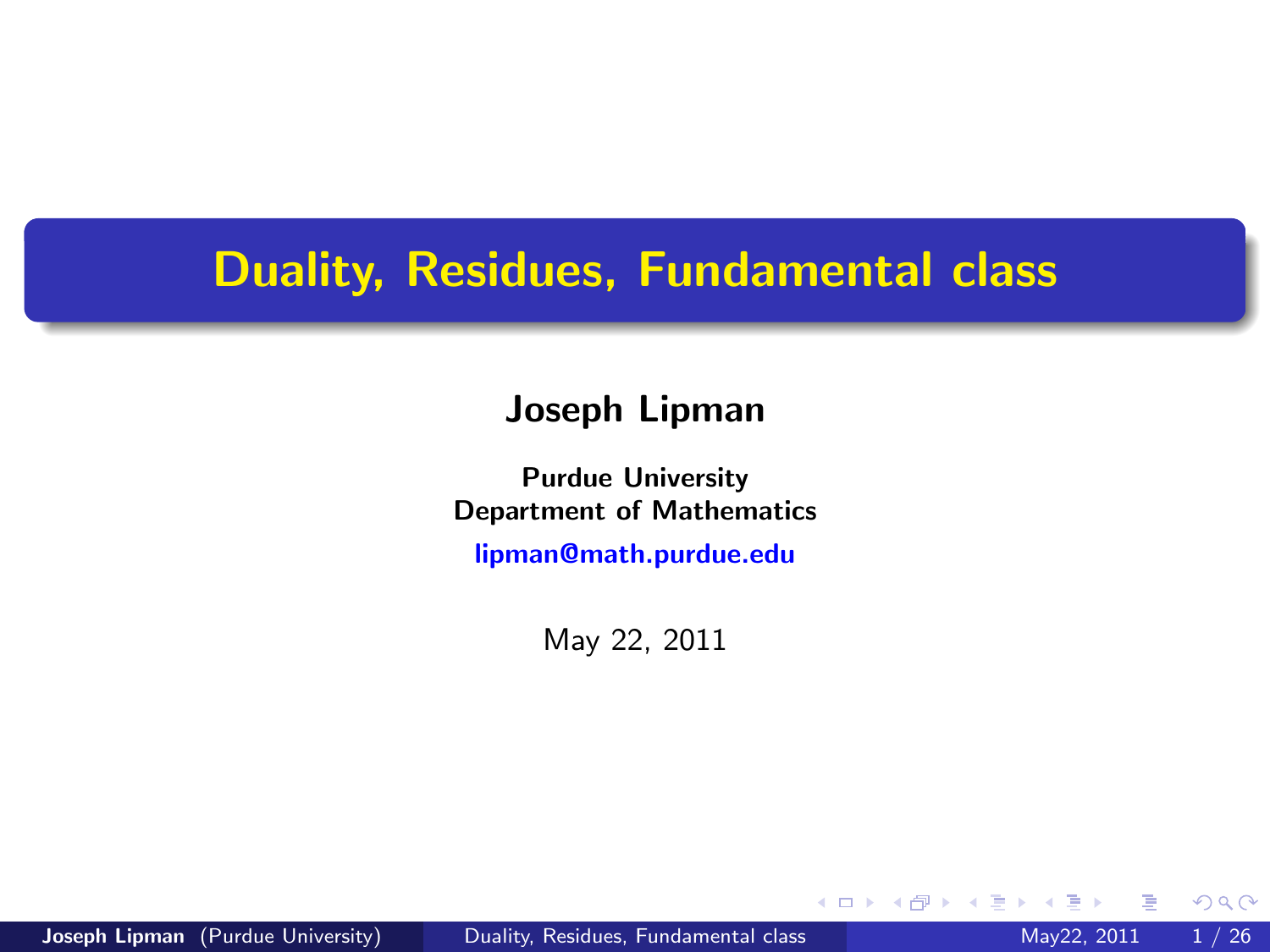- [1. Algebraic local cohomology.](#page-2-0)
- [2. Local duality.](#page-12-0)
- [3. Overall motivation: the Residue Theorem.](#page-0-0)
- [4. Idempotent pairs in closed categories.](#page-0-0)
- [5. Formal foundations—duality setups.](#page-0-0)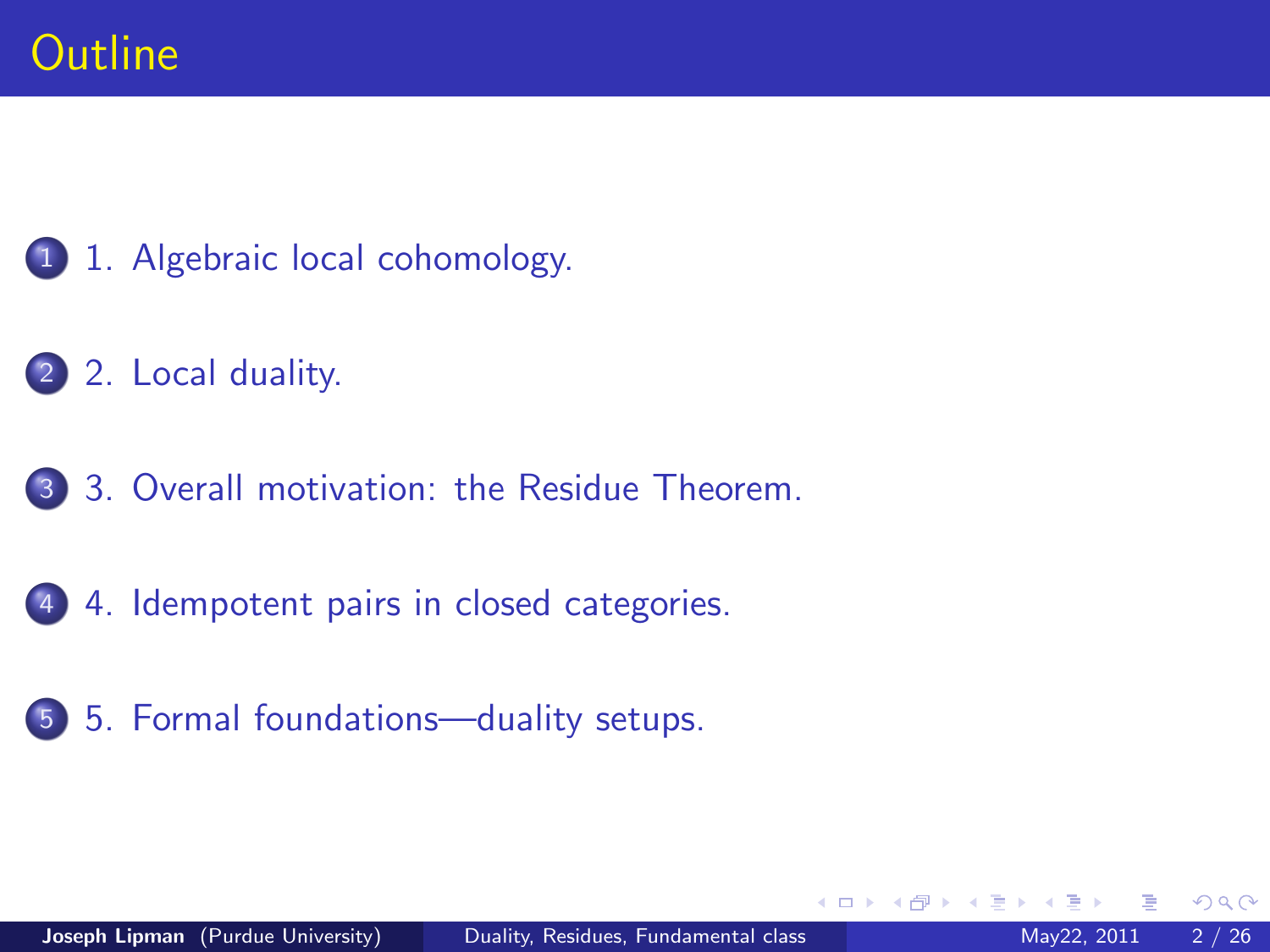# 1. Algebraic local cohomology.

All rings are assumed commutative and noetherian.

S: a ring;  $M(S)$ : category of S-modules.

 $\Sigma\subset \operatorname{\mathsf{Spec}} S$ : specialization-stable, i.e.  $\rho'\supset \rho\in \Sigma\implies \rho'\in \Sigma.$ 

 $\mathfrak{U}$ : the topology on S for which finite products of members of  $\Sigma$  form a basis of neighborhoods of 0.

(Any topology on S for which addition and multiplication are continuous and the square of an open ideal is open arises in this way, with  $\Sigma := \{$ all open primes}.

## $Γ = Γ<sub>11</sub>:$  left-exact torsion subfunctor of  $1<sub>M(S)</sub>$

 $\Gamma M = \{ x \in M \mid \text{for some open ideal } J, Jx = 0 \}.$ 

### $D(S)$ : derived category of S.

 $\mathsf{R}\Gamma\colon\mathsf{D}(S)\to\mathsf{D}(S)$ : right-derived  $\Gamma\Rightarrow$  local (hyper)cohomology. Deriving the inclusion  $\Gamma \hookrightarrow \mathbf{1}$ , get functorial

<span id="page-2-0"></span>
$$
\iota_{\mathfrak{U}}\colon\mathsf{R}\Gamma\to\mathbf{1}
$$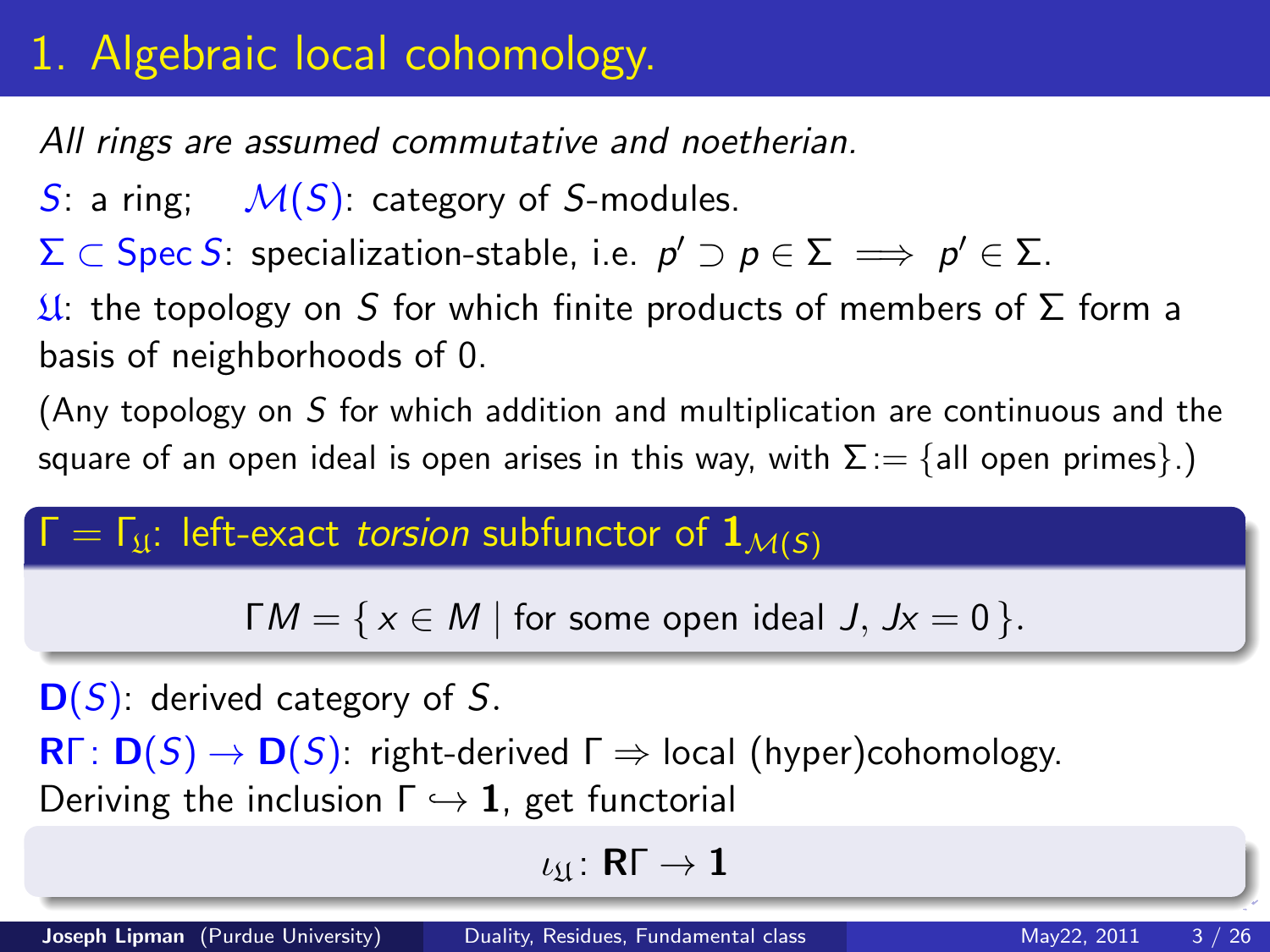# Local cohomology and derived tensor product

 $\mathcal{Q} = \mathcal{Q}_{\mathcal{S}}$  denotes left-derived tensor product.

## Proposition

```
There is a natural \mathsf{D}(S)-map
```

```
\mathsf{RHom}^\bullet_S(G,E)\, \underline{\otimes}\, \mathsf{R}\Gamma G \to \mathsf{R}\Gamma E(G, E \in D(S)).
```
For  $G = S$  this gives a functorial isomorphism

 $E \underset{\simeq}{\otimes} \mathsf{R} \Gamma S \xrightarrow{\sim} \mathsf{R} \Gamma E.$ 

### Proof.

For the first assertion, can take G and E to be injective complexes, and drop the Rs to get a simple statement about ordinary complexes. The second follows, by Neeman, from the (not quite trivial) fact that RΓ commutes with direct sums. Q.E.D.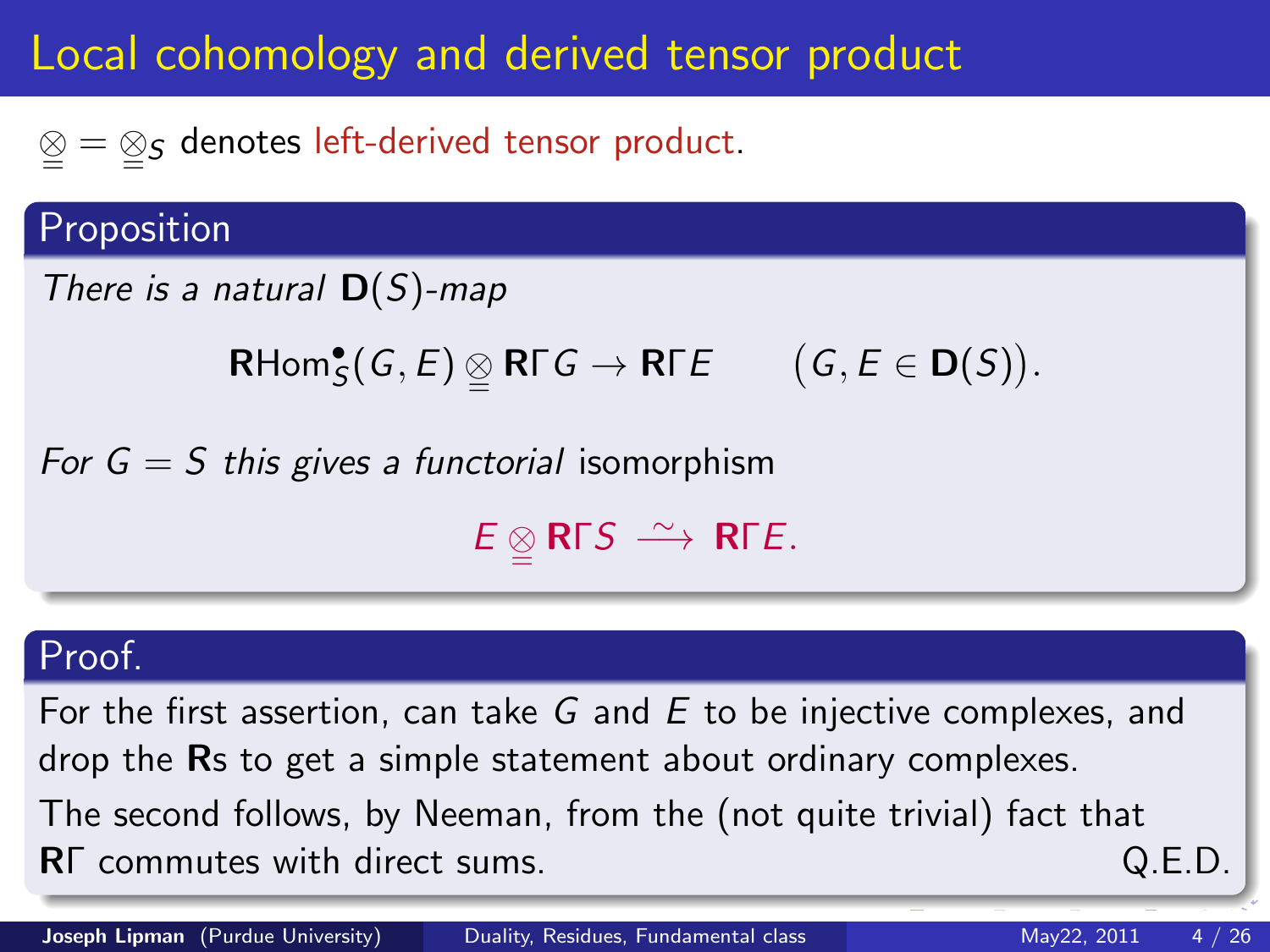# "Trivial" Local Duality

 $\varphi: R \to S$ : ring homomorphism  $((S, \mathfrak{U})$  as before.)  $\varphi_*\colon \mathbf{D}(S) \to \mathbf{D}(R)$ : restriction-of-scalars functor.  $\mathsf{RHom}^\bullet_\varphi(E,F)\colon\mathsf{D}(S)^\mathrm{op}\times\mathsf{D}(R)\to\mathsf{D}(S)\colon$  given by  $\mathrm{Hom}^\bullet_R(E,I_F)$  for S-complexes E, R-complexes F and  $I_F$  an injective resolution of F. ∃ natural identification

 $\varphi_*\mathsf{RHom}^\bullet_\varphi(E,F)=\mathsf{RHom}^\bullet_R(\varphi_*E,F) \qquad \big(E\in\mathsf{D}(S),\; F\in\mathsf{D}(R)\big).$ 

∃ natural isomorphisms:

 $\mathsf{RHom}^\bullet_\varphi(\mathsf{R}\mathsf{\Gamma} E,{\mathsf{F}})\ \stackrel{\sim}{\longrightarrow}\ \mathsf{R}\mathrm{Hom}^\bullet_\varphi(E\underset{\cong}{\otimes} {}_{\mathsf{S}}\mathsf{R}\mathsf{\Gamma} {\mathsf{S}}, {\mathsf{F}})$  $\;\;\stackrel{\sim}{\longrightarrow}\;\mathsf{R}\mathrm{Hom}^\bullet_{\mathsf{S}}(E,\mathsf{R}\mathsf{Hom}^\bullet_{\varphi}(\mathsf{R}\mathsf{\Gamma} S,F))=:\mathsf{R}\mathrm{Hom}^\bullet_{\mathsf{S}}(E,\varphi^\#\digamma)$ 

Apply the functor  $H^0\varphi_*$  to get the local duality isomorphism

$$
\mathsf{Hom}_{\mathsf{D}(R)}(\varphi_*\mathsf{R\Gamma} E,F)\ \tilde{\longrightarrow}\ \mathsf{Hom}_{\mathsf{D}(S)}(E,\varphi^{\#} F),
$$

an adjunction between the functors  $\varphi_*\mathsf{R}\mathsf{\Gamma}$  and  $\varphi^\#$ .

 $QQ$ 

イロト イ押ト イヨト イヨト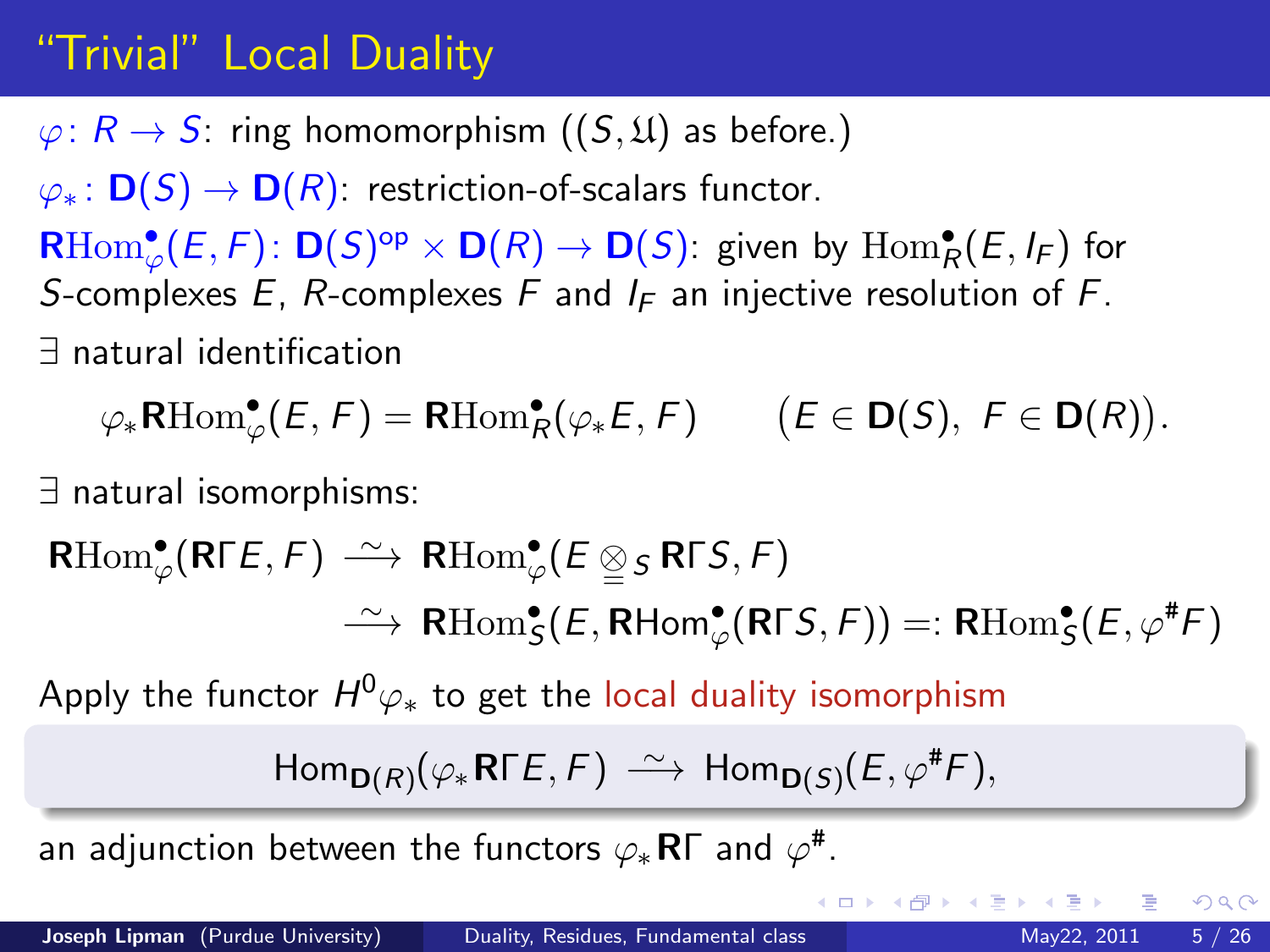"Nontrivial" versions of Duality convey more information about  $\varphi^{\#}$ .

## Example

Suppose S J-adically topologized (J an S-ideal), module-finite over R.  $\hat{S}$  := J-adic completion of S.

 $F \in D(R)$  such that  $H^n(F)$  finitely generated  $\forall n$  and 0 for  $n \ll 0$ .

Then:

$$
\varphi^{\#}F := \text{RHom}_{\varphi}^{\bullet}(\text{R}\Gamma_{J}S, F) \xrightarrow{\sim} \text{R}\text{Hom}_{S}^{\bullet}(\text{R}\Gamma_{J}S, \text{R}\text{Hom}_{\varphi}^{\bullet}(S, F))
$$

$$
\xrightarrow{\sim} \text{R}\text{Hom}_{\varphi}^{\bullet}(S, F) \otimes_{S} \hat{S}.
$$

where the last isomorphism comes from Greenlees-May duality.

 $200$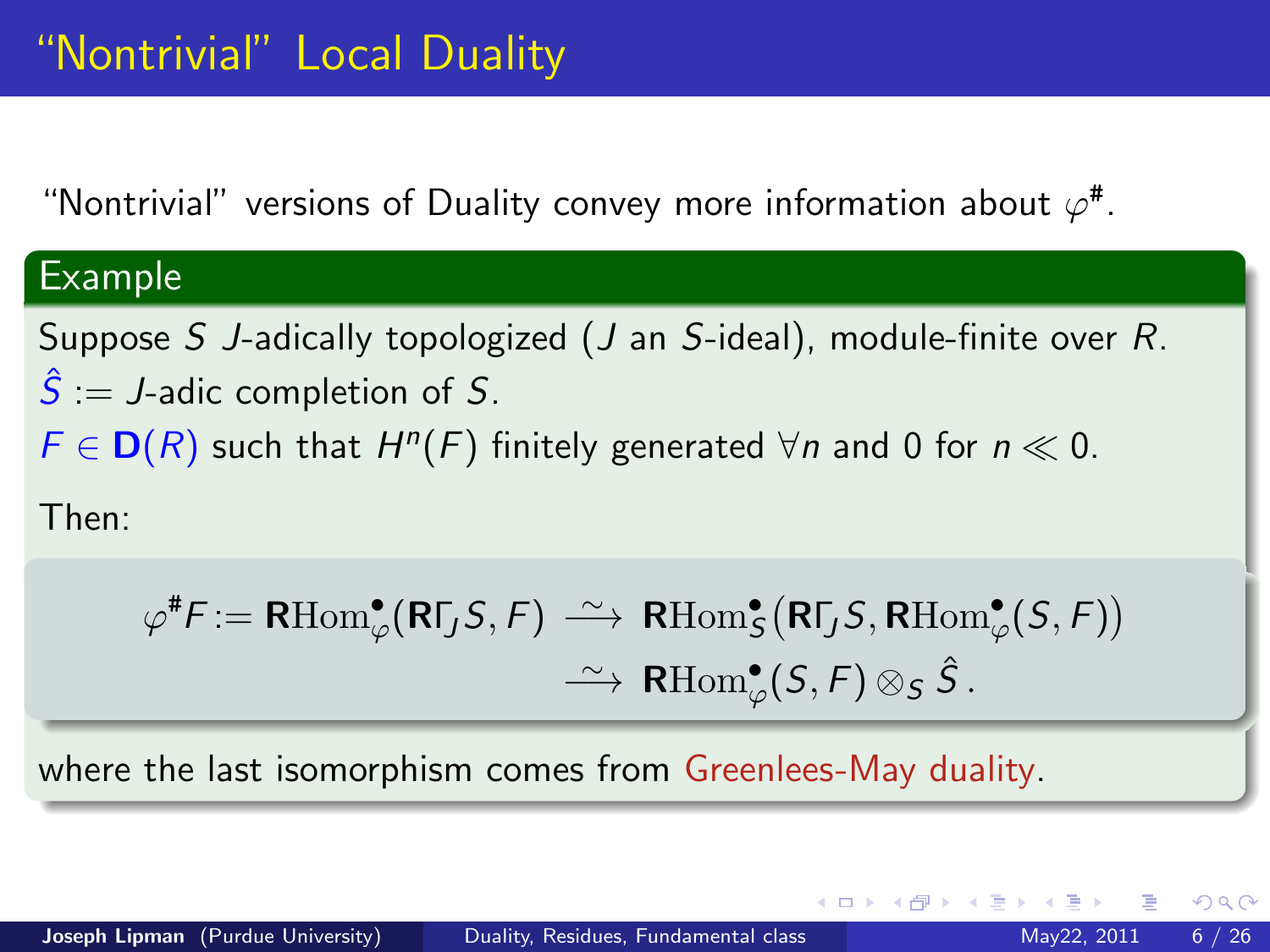## Example (Ct'd)

For  $S = R$ , assumed local,  $J :=$  maximal ideal m, and  $\varphi = id$ , get

$$
\mathrm{id}^*F=F\otimes_R\hat{R}.
$$

If D is a normalized dualizing complex then  $\exists$  natural isomorphisms, with  $E \in D(R)$  and  $\mathcal I$  an R-injective hull of  $R/\mathfrak{m}$ ,  $\mathsf{R}\mathrm{Hom}^\bullet_\mathcal{R}(\mathsf{R}\Gamma_\mathfrak{m} E,D)\cong \mathsf{R}\mathrm{Hom}^\bullet_\mathcal{R}(\mathsf{R}\Gamma_\mathfrak{m} E,\mathsf{R}\Gamma_\mathfrak{m} D)\cong \mathsf{R}\mathrm{Hom}^\bullet_\mathcal{R}(\mathsf{R}\Gamma_\mathfrak{m} E,\mathcal{I})$ 

The above "trivial" isomorphism

 $\mathsf{R}\mathrm{Hom}^\bullet_\mathcal{R}(\mathsf{R}\Gamma_\mathfrak{m} E,D) \, \xrightarrow{\sim} \, \mathsf{R}\mathrm{Hom}^\bullet_\mathcal{R}(E,\mathsf{id}^* D)$ 

gives then a nontrivial natural isomorphism

 $\mathsf{RHom}_R^{\bullet}(\mathsf{R}\Gamma_{\!\mathfrak{m}} E,\mathcal{I}) \, \stackrel{\sim}{\longrightarrow} \, \mathsf{R}\mathrm{Hom}_R^{\bullet}(E,\,D \otimes_R \hat{R}).$ 

When  $E \in \mathbf{D}_{c}(R)$  has finitely-generated homology this is just classical local duality, modulo Matlis dualization.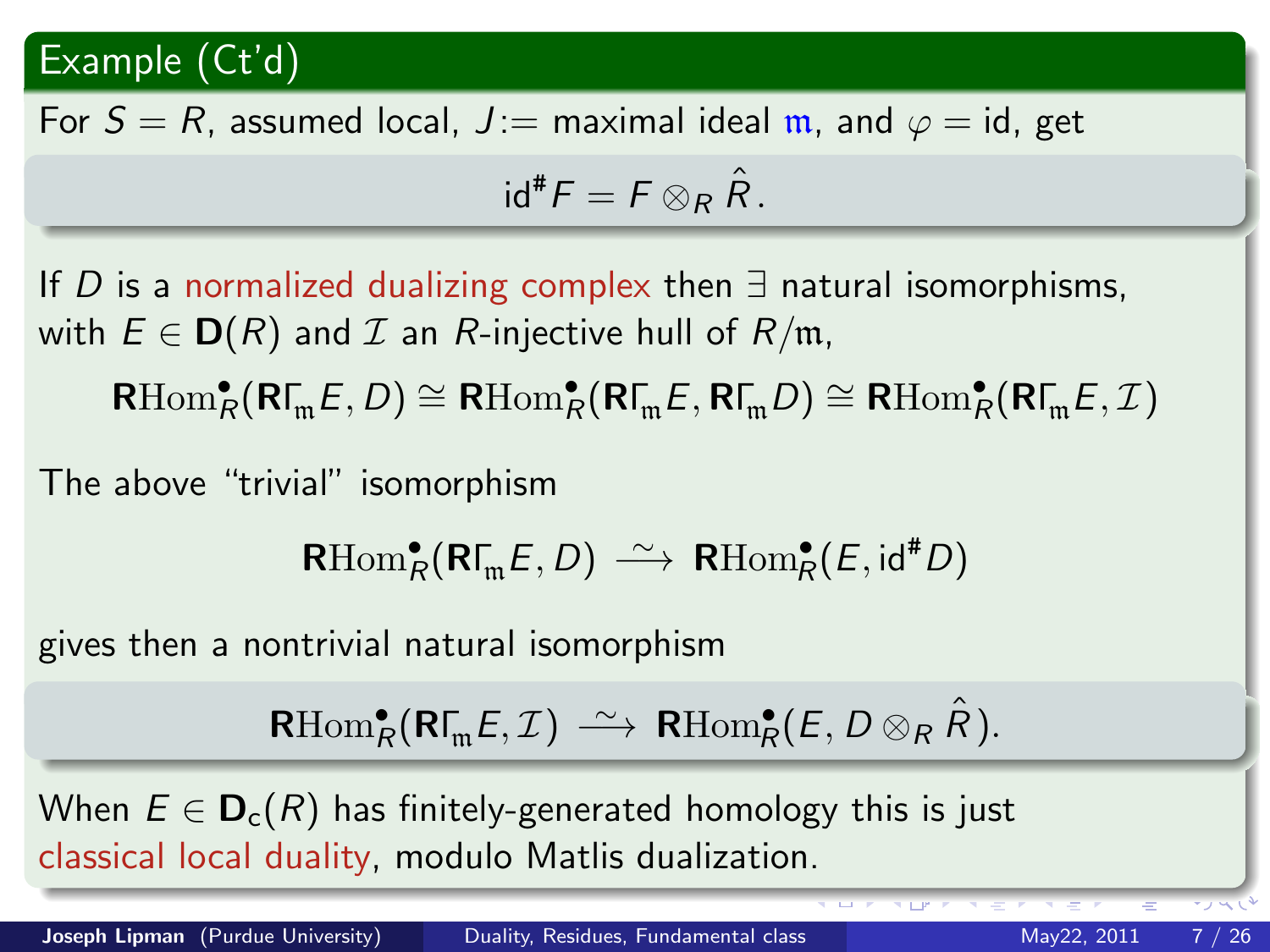### Example (Concluded)

For a more familiar form, apply homology  $\mathsf{H}^{-i}$  to get the duality isomorphism

<span id="page-7-0"></span>
$$
\mathsf{Hom}_R(\mathsf{H}^i_\mathfrak{m} E,\mathcal{I})\stackrel{\sim}{\longrightarrow} \operatorname{Ext}^{-i}_R(E,F\otimes_R \hat{R}).
$$

If  $R$  is Cohen-Macaulay, then there is a derived-category isomorphism  $F \cong \omega[d]$  where  $\omega := H^{-d}F$  (a canonical module of R); and [\(1\)](#page-7-0) becomes

$$
\text{Hom}_R(\text{H}^i_\mathfrak{m} E,\mathcal{I})\ \xrightarrow{\sim}\ \text{Ext}^{d-i}_R(E,\hat{\omega}).
$$

 $200$ 

 $(1)$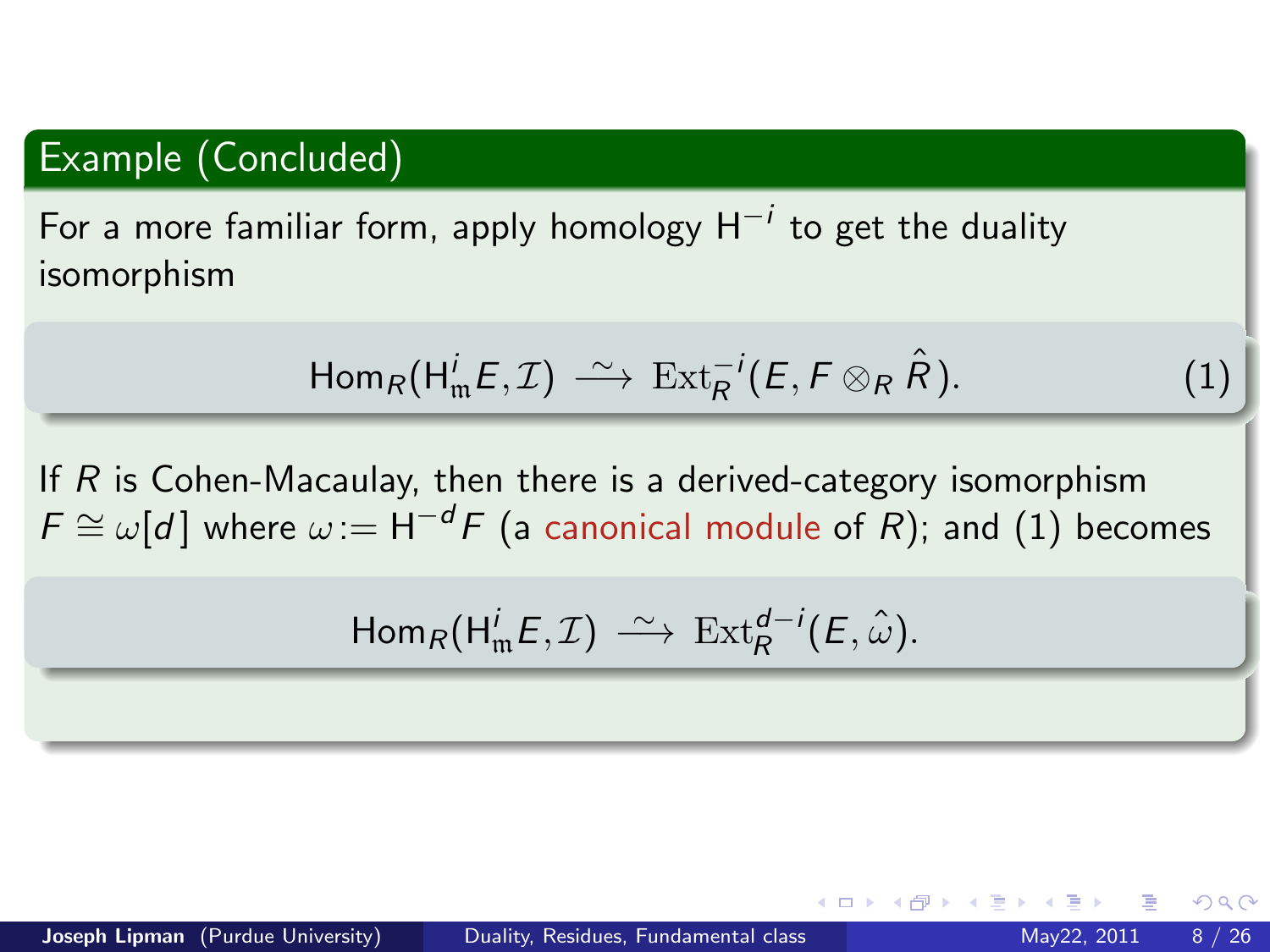### Example

 $S = R[[t_1, \ldots, t_m]]$ , topologized by  $J = (t_1, \ldots, t_m)S; \varphi: R \to S$  obvious.  $\Omega_{S/R}$ : the universal finite relative differential module.  $d: S \rightarrow \Omega_{S/R}$ : the universal R-derivation.  $\Omega_{S/R}$  is free over S, with basis  $(dt_1, \ldots, dt_m)$ .  $\Omega^m_{S/R}:=\mathsf{\Lambda}^m_S\Omega_{S/R}$ , free with basis  $dt_1\wedge\cdots\wedge dt_m.$ 

Using the standard calculation of local homology via the Čech complex defined by  $(t_1, \ldots, t_m)$ , one finds that if the homology modules of  $F \in D(R)$  are all finitely-generated then there is an isomorphism

 $\varphi^{\#}F \cong F \otimes_R \Omega^m_{S/R}[m].$ 

In fact, ∃ a canonical such isomorphism, depending only on the topology of the R-algebra S.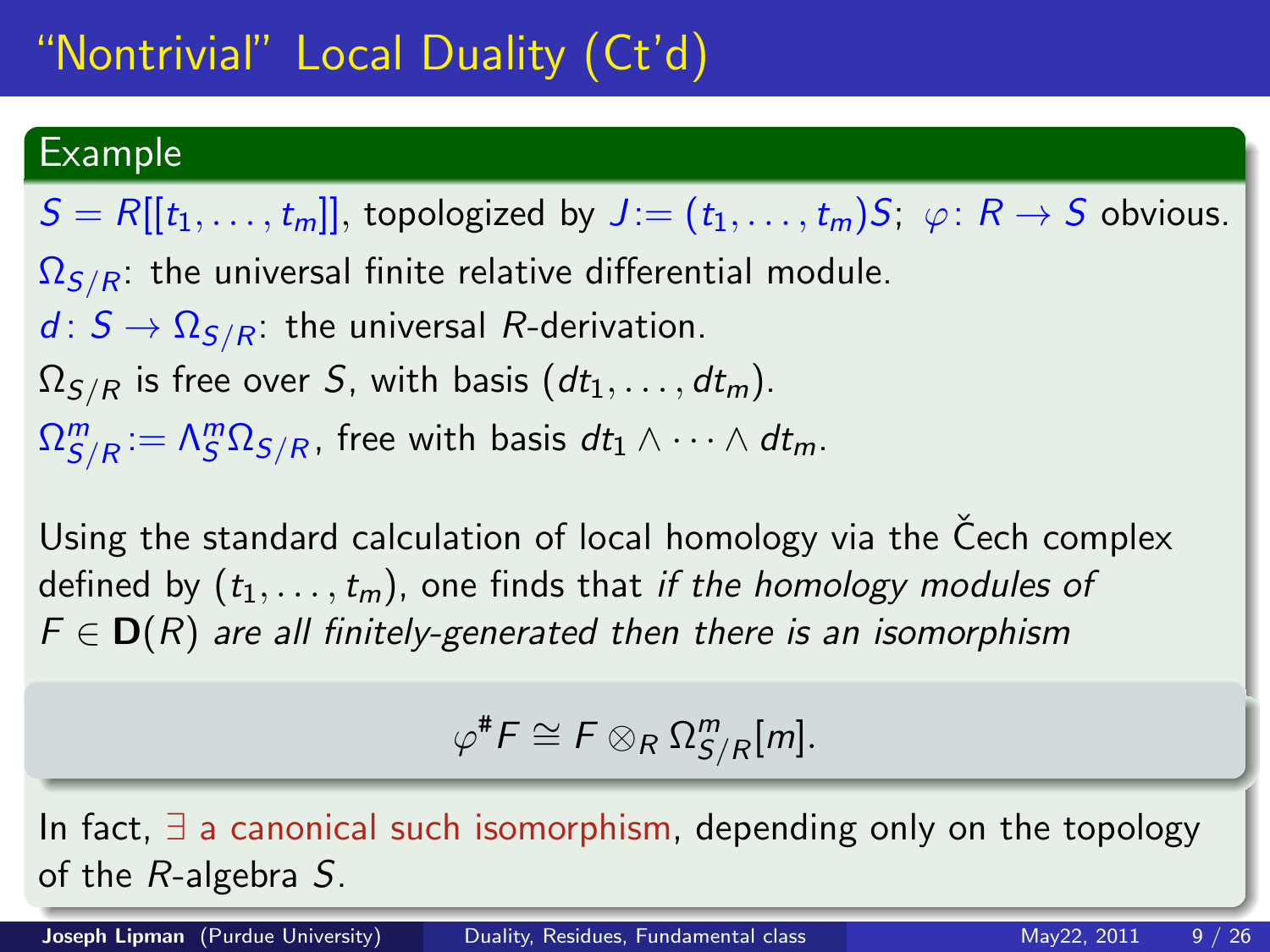Let  $E$  be an S-module. Recall the trivial duality isomorphism  $\mathsf{Hom}_{\mathsf{D}(R)}(\varphi_*\mathsf{R}\mathsf{\Gamma}_J\mathsf{E},R) \stackrel{\sim}{\longrightarrow} \mathsf{Hom}_{\mathsf{D}(S)}(\mathsf{E},\varphi^{\#} R),$ or equivalently, via the preceding  $\varphi^\# R \cong \Omega^\bm{m}_{S/R}[m],$  $\mathsf{Hom}_{\mathsf{D}(R)}(\varphi_*\mathsf{R}\mathsf{\Gamma}_J\mathsf{E},R[-m]) \ \tilde{\longrightarrow} \ \mathsf{Hom}_S(E,\Omega^m_{S/R}).$  $J$  being  $m$ -generated, the Čech calculation gives  $H^{i}_{J}E=0$   $\forall i>m$ , whence  $\mathsf{Hom}_{\mathsf{D}(R)}(\varphi_*\mathsf{R}\mathsf{\Gamma}_J E,R[-m])\cong \mathsf{Hom}_R(\mathsf{H}_J^m E,R).$ Thus we have a functorial isomorphism,  $\mathsf{Hom}_R(\mathsf{H}^m_J\hspace{-0.1cm}E,R) \,\stackrel{\sim}{\longrightarrow}\, \mathsf{Hom}_S(E,\Omega^m_{S/R}),$ making the identity map of  $\Omega^m_{S/R}$  correspond to a canonical residue map  $\text{res}_{S/R} : \mathsf{H}_{J}^{m} \Omega_{S/R}^{m} \to R.$ And hence: Theorem (Canonical local duality) The functor  $\text{Hom}_R(H_j^mE, R)$  of S-modules E is represented by the pair  $(\hat{\Omega}^m, \text{res}_{S/R})$ .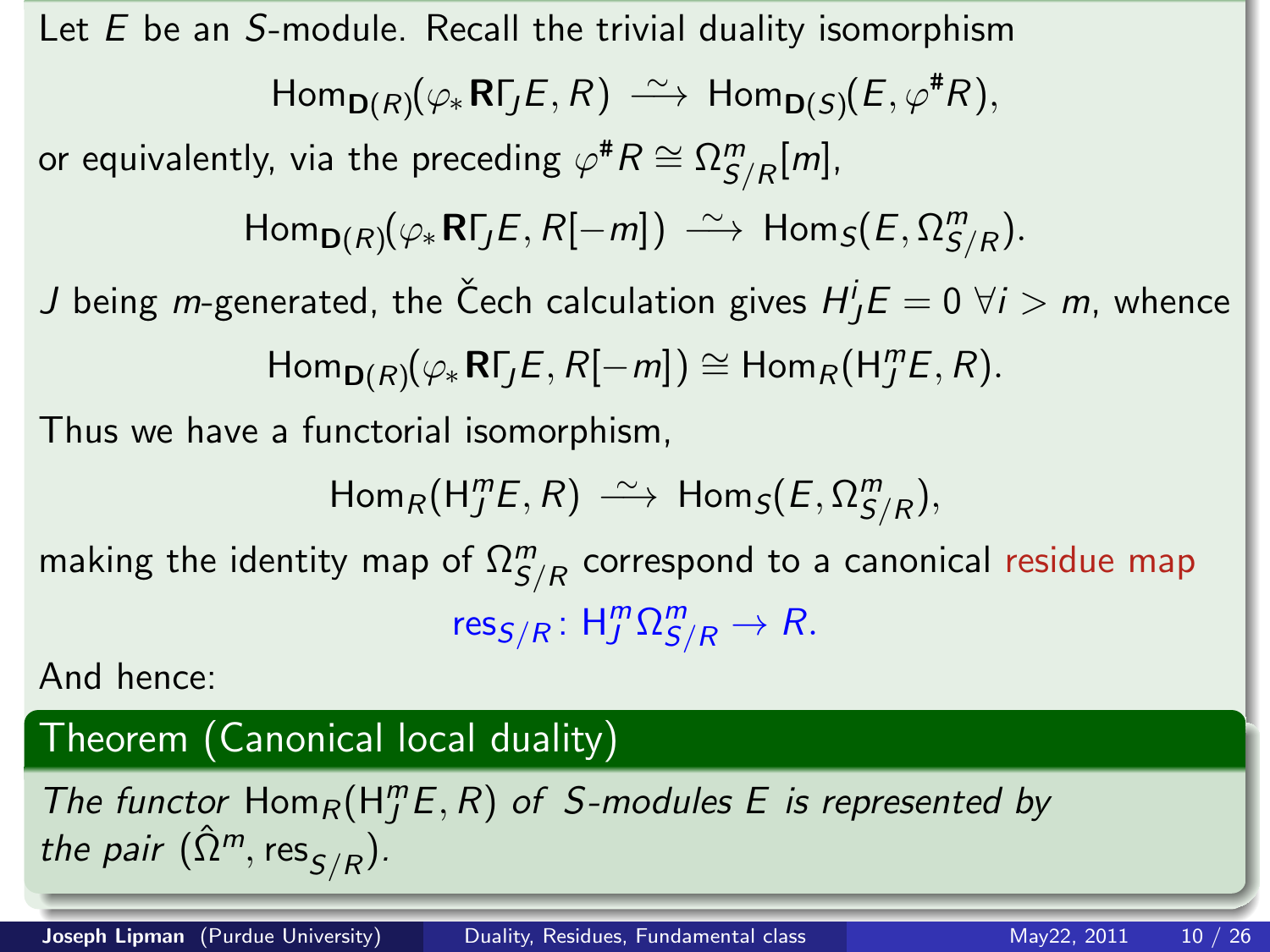## Concrete residues

Write  $\Omega^m$  for  $\Omega^m_{S/R}$ . The Čech complex is a  $\varinjlim$  of Koszul complexes, hence  $\exists$  iso  $H_j^m \Omega^m \cong \lim_{\longrightarrow} \Omega^m/(t_1^j, \dots, t_m^j) \Omega^m$ 

with maps in the direct system coming from multiplication by  $t_1 t_2 \cdots t_m$ .

So can specify any element of  $\mathsf{H}_{J}^{m}\hat{\Omega}^{m}$  by a symbol (non-unique) of the form

$$
\begin{bmatrix} \nu \\ t_1^{n_1}, \dots, t_m^{n_m} \end{bmatrix} := \kappa_{n_1, \dots, n_m} \pi_{n_1, \dots, n_m} \nu
$$

for suitable  $\nu \in \hat{\Omega}^m$  and positive integers  $n_1, \ldots, n_m$ , with  $\pi$  and  $\kappa$  the natural maps  $\pi_{n_1,\ldots,n_m}$ :  $\hat{\Omega}^m \rightarrow \Omega^m/(t_1^{n_1},\ldots,t_m^{n_m})\Omega^m$ ,  $\kappa_{n_1,\ldots,n_m} \colon \Omega^m/(t_1^{n_1},\ldots,t_m^{n_m})\Omega^m \to \mathsf{H}_{J}^m\hat{\Omega}^m.$ 

Then,

$$
\text{res}_{S/R}\left[\sum_{t_1,\ldots,t_m} r_{i_1}^{i_1}\cdots r_{m}^{i_m} dt_1\cdots dt_m\right] = r_{n_1-1,\ldots,n_m-1}.
$$

Since it depends on choices, this formula is not a proper definition, but rather a consequence thereof.  $\Omega$ 

Joseph Lipman (Purdue University) [Duality, Residues, Fundamental class](#page-0-1) May22, 2011 11 / 26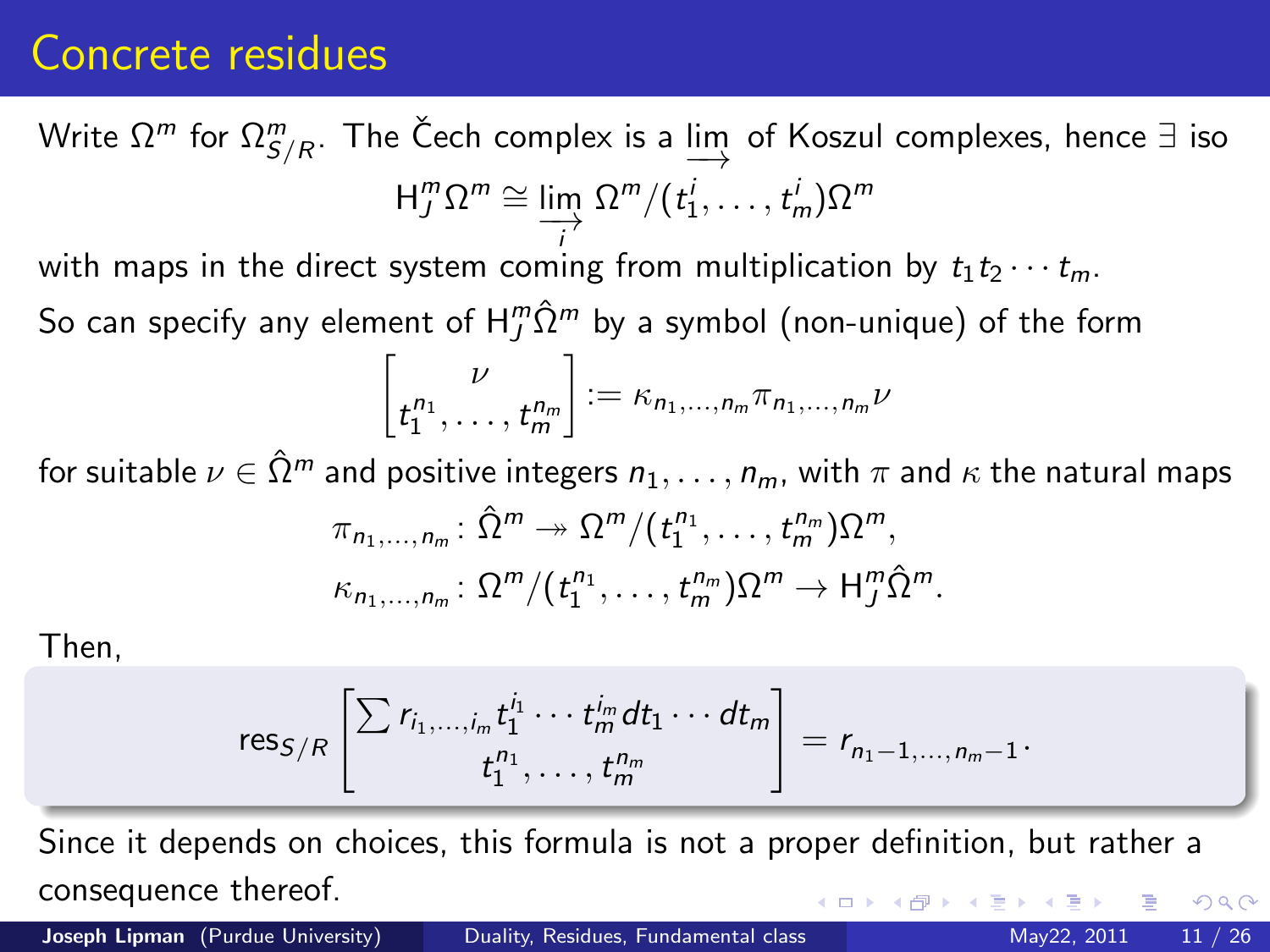The motivating result underlying this talk is the next theorem, stated here for smooth varieties, but extendable to singular varieties with Kunz's regular differential *m*-forms in place of the usual ones. (See Astérique 117, 1984.)

<span id="page-11-0"></span>The theorem shows how differentials and residues give a canonical realization of, and compatibility between, local and global duality.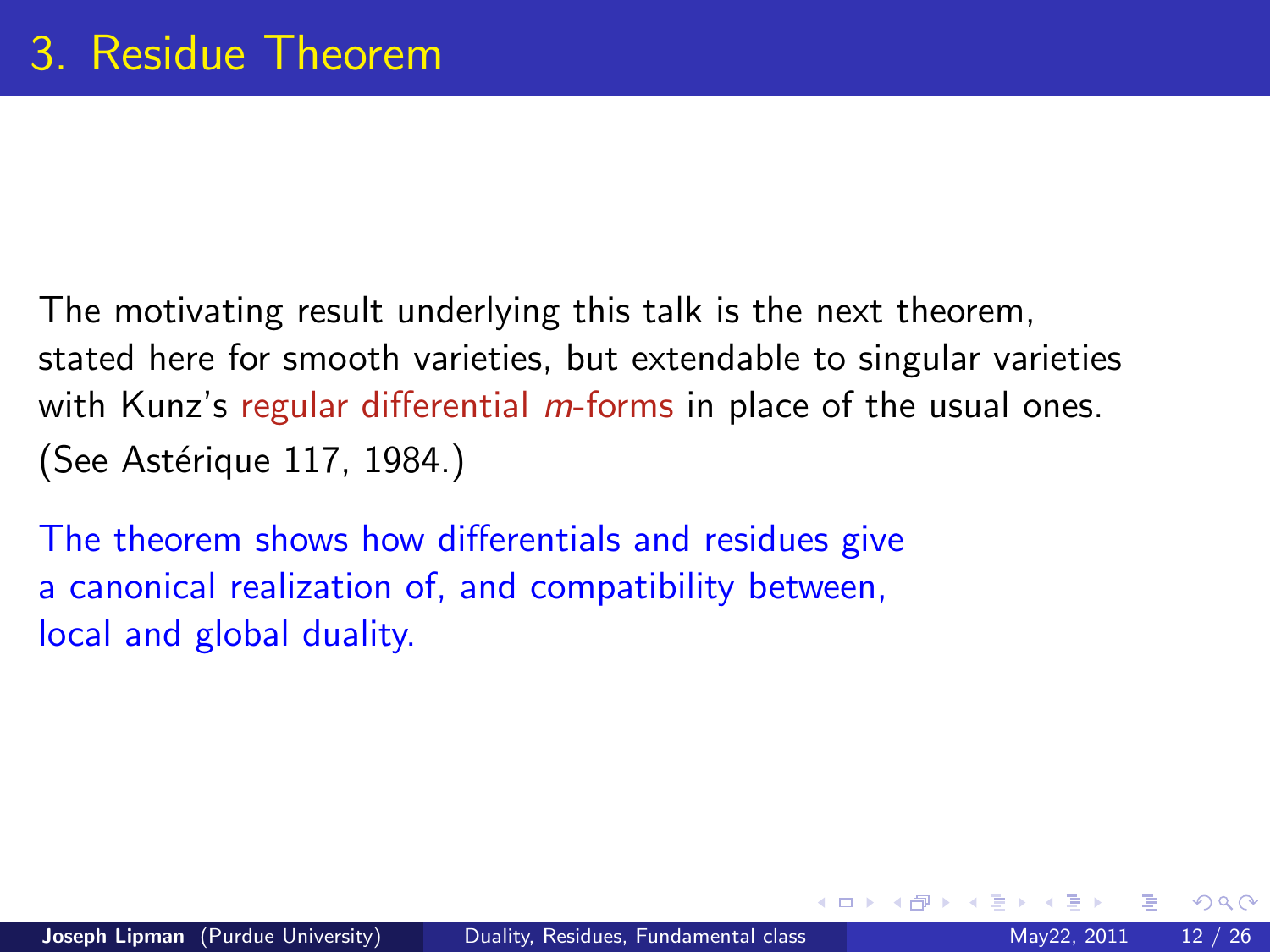#### Theorem

(i) (Globalization of residues) For each proper smooth m-dimensional variety  $V$ over a perfect field k, with  $\omega_V$  the coherent sheaf of differential m-forms relative to k, there exists a unique k-linear map

 $\int_V$ : H<sup>m</sup>(V,  $\omega_V$ )  $\rightarrow k$ 

such that for each closed point  $v\in V,$   $\gamma_{v}\colon H^{m}_{v}(\omega_{V,v})\to \textsf{H}^{m}(V,\omega_{V/k})$  being the map derived from the inclusion of the functor of sections supported at  $v$  into the functor of all sections, the following diagram commutes:

<span id="page-12-0"></span>

(ii) (Canonical global duality). The pair  $(\omega_V, \int_V)$  is dualizing, i.e., for each coherent  $O_V$ -module E, the natural composition

$$
\mathsf{Hom}_{\mathcal{O}_V}(E,\omega_V)\to \mathsf{Hom}_k(\mathsf{H}^m(V,E),\mathsf{H}^m(V,\omega_V))\xrightarrow{\mathsf{via}\,\int_V}\mathsf{Hom}_k(\mathsf{H}^m(V,E),k)
$$

is an isomorphism.

Remark. Part (i) can be reformulated as the sum over all v of the residues of s[o](#page-11-0)[m](#page-17-0)e global object is 0. When  $m = 1$ , that object is [an](#page-11-0)[y m](#page-13-0)[er](#page-0-1)omo[r](#page-12-0)[ph](#page-0-0)[ic](#page-11-0) [diff](#page-0-0)er[ent](#page-0-0)ial. Joseph Lipman (Purdue University) [Duality, Residues, Fundamental class](#page-0-1) May22, 2011 13 / 26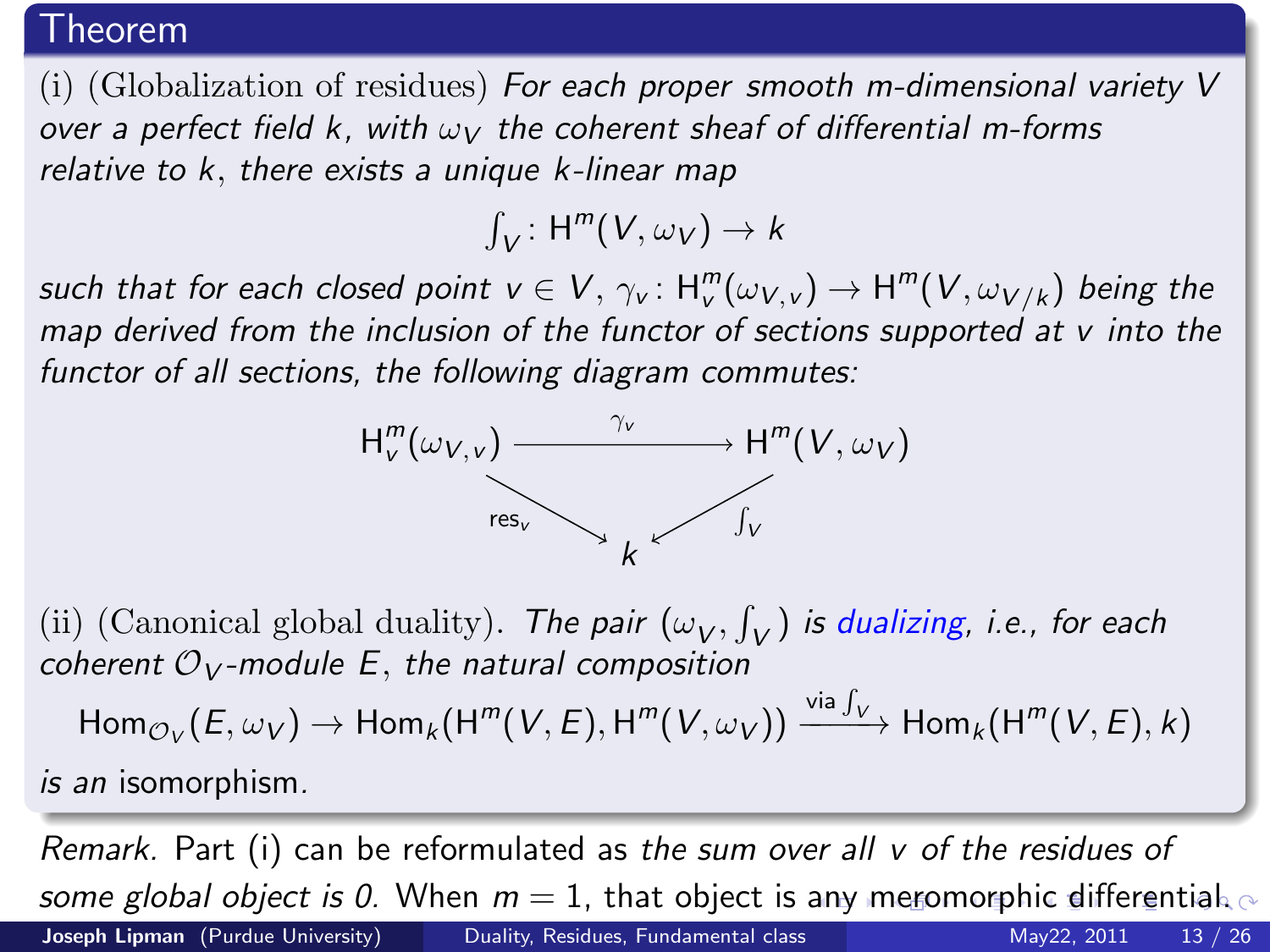The proof of this Residue Theorem in Asterique 117 is quite roundabout, especially when  $V$  is not projective.

Likewise for a generalization to certain maps of noetherian schemes given by Hübl and Sastry in Amer. J. Math. 115 (1993).

My dream, largely but not entirely realized, is

(A): To generalize to more-or-less arbitrary proper maps of formal schemes.

(B): To find a direct definition of integrals, and an a priori connection between residues and integrals from which the generalized theorem can be deduced.

The strategy is based on a formalization of duality—outlined in the rest of this talk—which applies not only to complete local rings but also to their globalizations, i.e., formal schemes. It is this possibility of dealing simultaneously with local and global situations that makes it desirable to work with formal, rather than just ordinary, schemes.

<span id="page-13-0"></span>That will be as far as the talk goes. But within this formal framework, one can concoct a map which in the local situation is the residue map and in the global situation is the integral; and from this the general theorem "should" result.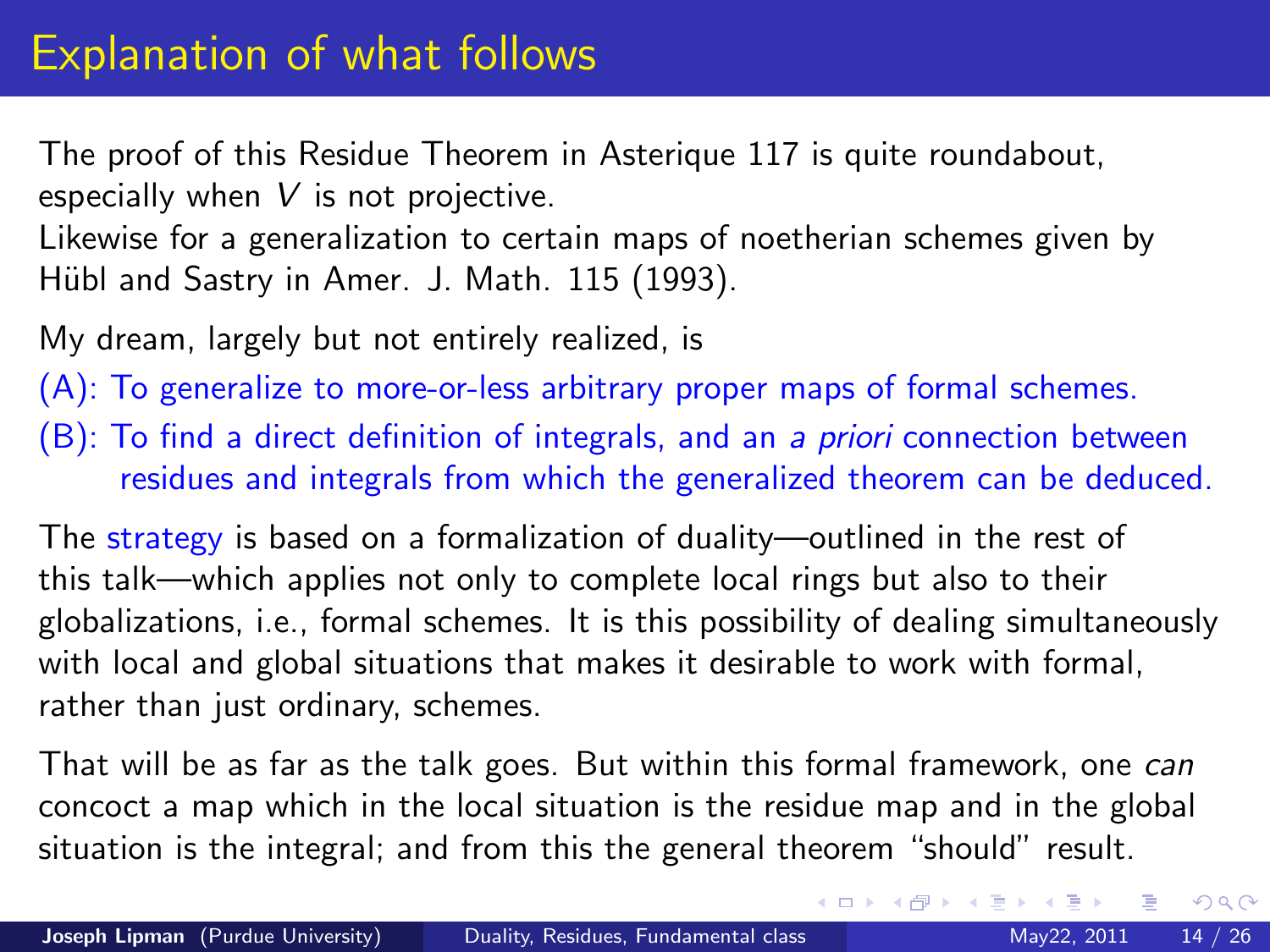## (Symmetric) monoidal category  $(D, \otimes, \mathcal{O})$ :

- D a category,
- $\otimes$ :  $\mathsf{D} \times \mathsf{D} \rightarrow \mathsf{D}$  a functor (product)
- $\mathcal O$  a ⊗-unit (up to isomorphism):  $\forall E \in \mathbf{D}, \ \mathcal O \otimes E \cong E \otimes \mathcal O \cong E$ .

Product must be associative and commutative, up to isomorphism; and the associativity, commutativity, and unit isomorphisms must interact in natural ways.

Monoidal functor:  $\xi_* : (\mathbf{D}_1, \otimes_1, \mathcal{O}_1) \to (\mathbf{D}_2, \otimes_2, \mathcal{O}_2)$  is a functor  $\xi_* : \mathbf{D}_1 \to \mathbf{D}_2$  together with two maps (the first functorial)

$$
\xi_*E\otimes_2\xi_*F\to\xi_*(E\otimes_1 F),\qquad {\mathcal O}_2\to\xi_*{\mathcal O}_1
$$

compatible, in a natural sense, with the respective monoidal structures.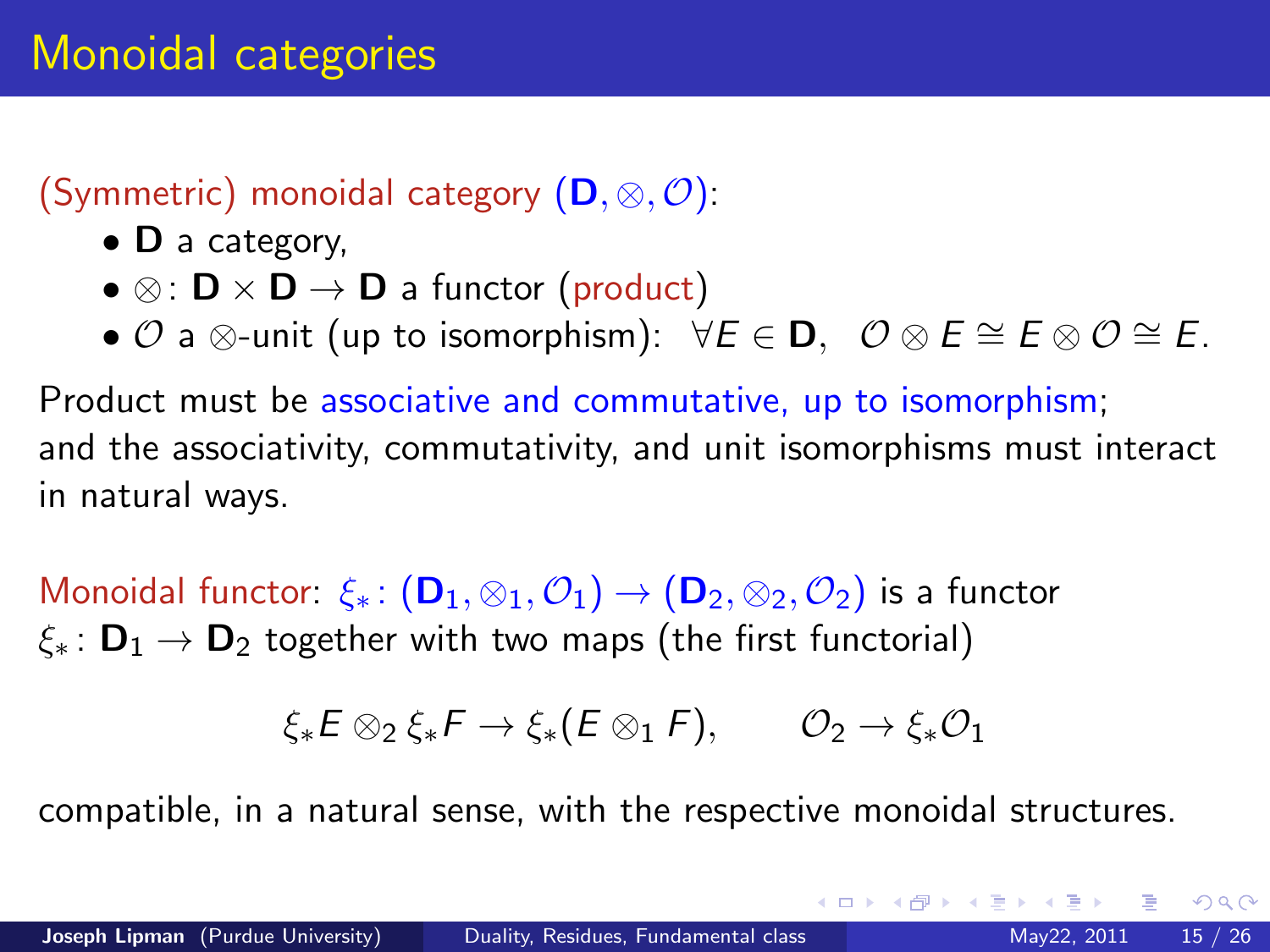Closed category: Monoidal category together with a functor (internal hom)

 $[-,-]:\mathsf{D}^{\mathsf{op}}\times\mathsf{D}\to\mathsf{D}$ 

and a trifunctorial isomorphism (adjoint associativity)

 $Hom_{\mathbf{D}}(E \otimes F, G) \longrightarrow Hom_{\mathbf{D}}(E, [F, G]).$ 

4 D F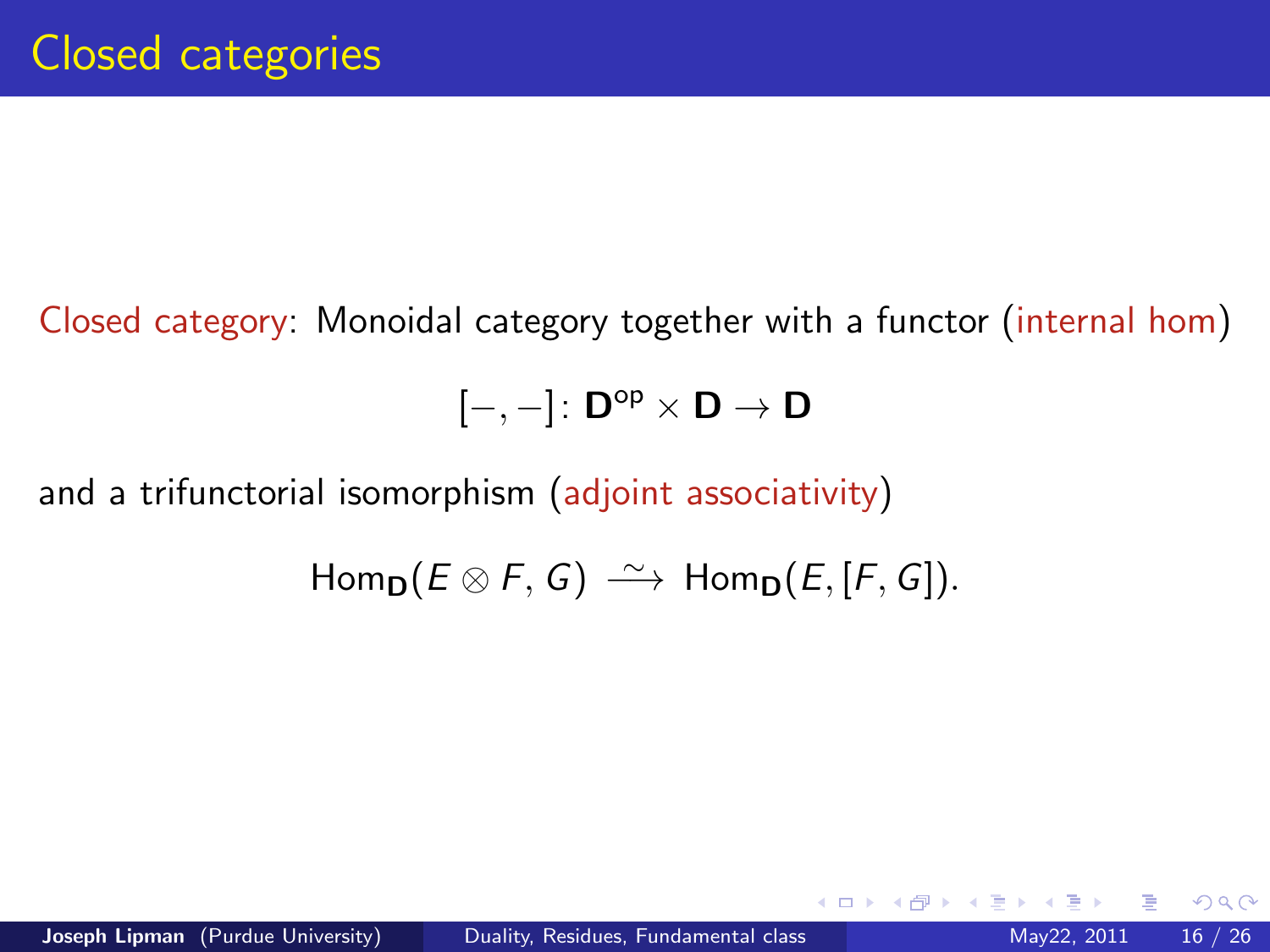## Example (Modules over rings.)

R a ring,  $D_R$  the category of R-modules,  $\otimes$  the usual tensor product,  $\mathcal{O}:= R$ ,  $[E, F] := \text{Hom}_{R}(E, F)$ .

For any ring-homomorphism  $\xi: R \to S$ , the restriction-of-scalars functor  $\xi_* : \mathbf{D}_S \to \mathbf{D}_R$  is monoidal.

## Example (Derived categories over ringed spaces.)

 $(X, \mathcal{O}_X)$  a ringed space. i.e., X is a topological space with a sheaf  $\mathcal{O}_X$ of commutative rings.

 $\mathbf{D}_X$  the derived category of  $\mathcal{O}_X$ -modules,  $\otimes$  the derived tensor product,  $\mathcal{O}:=\mathcal{O}_X$ ,  $[E, F]:=\mathbf{R}Hom_X(E, F).$ 

For any ringed-space map  $\xi: X \to Y$  (continuous map, plus  $\mathcal{O}_X \to \xi_* \mathcal{O}_Y$ ), the derived direct-image functor  $\mathbf{R}\xi_* : \mathbf{D}_S \to \mathbf{D}_R$  is monoidal.

<span id="page-16-0"></span> $QQ$ 

イロト イ部 トイヨ トイヨト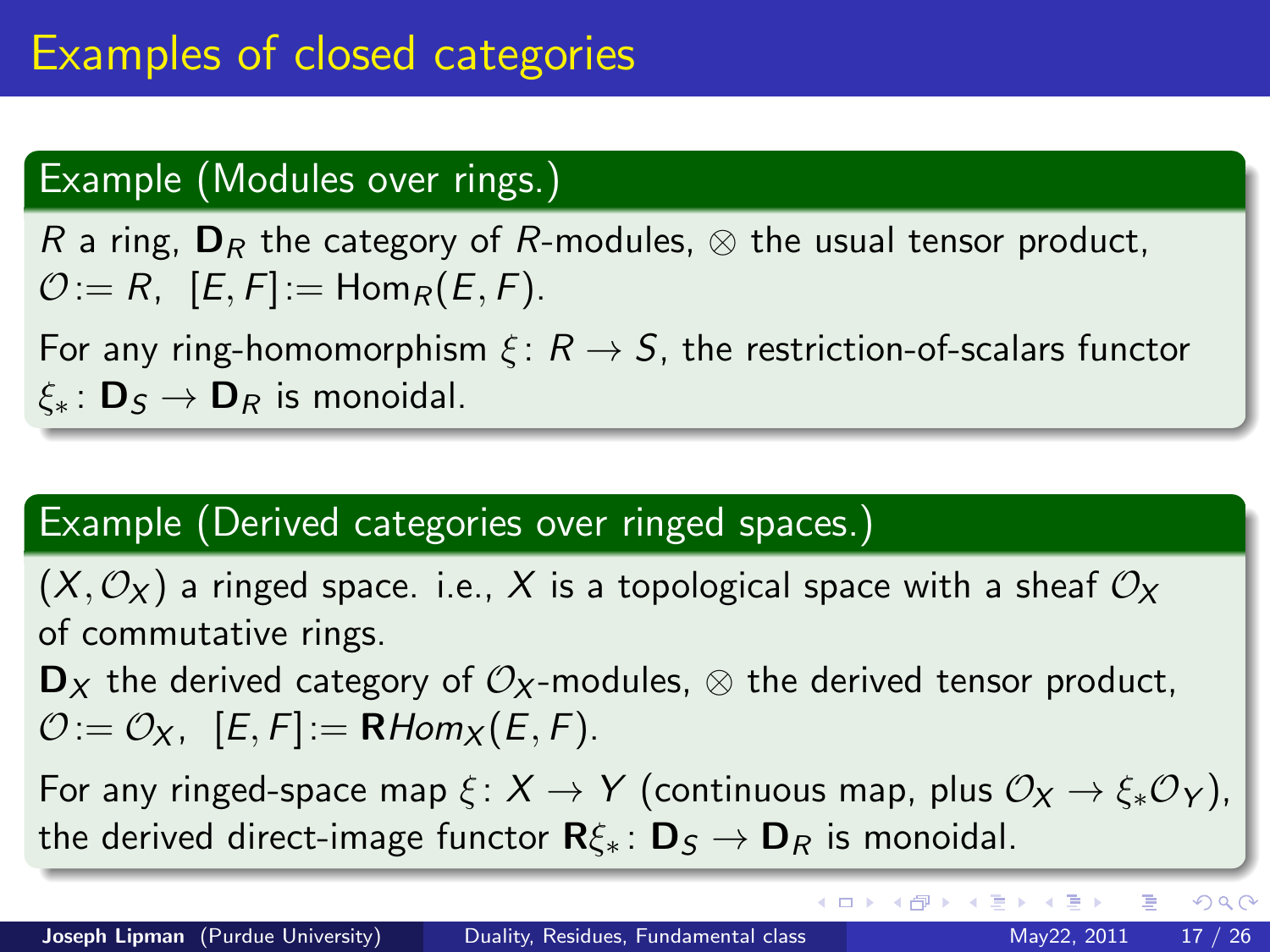## Idempotent pairs in a monoidal category D

An idempotent pair  $(A, \alpha)$  in **D** consists of an object A and a map  $\alpha: A \rightarrow \mathcal{O}$  such that the two composite maps

$$
A\otimes A \xrightarrow{1\otimes\alpha} A\otimes \mathcal{O} \xrightarrow{\sim} A, \qquad A\otimes A \xrightarrow{\alpha\otimes 1} \mathcal{O} \otimes A \xrightarrow{\sim} A
$$

are equal isomorphisms.

A map of idempotent pairs  $\lambda: (B, \beta) \to (A, \alpha)$  is a **D**-morphism  $\lambda: B \to A$  making the following commute:



 $B \preccurlyeq A$  means that for some  $\beta$  and  $\alpha$  there exists a map—necessarily unique—of idempotent pairs  $(B, \beta) \rightarrow (A, \alpha)$ , a condition that is independent of the choice of  $\beta$  and  $\alpha$ .

<span id="page-17-0"></span> $200$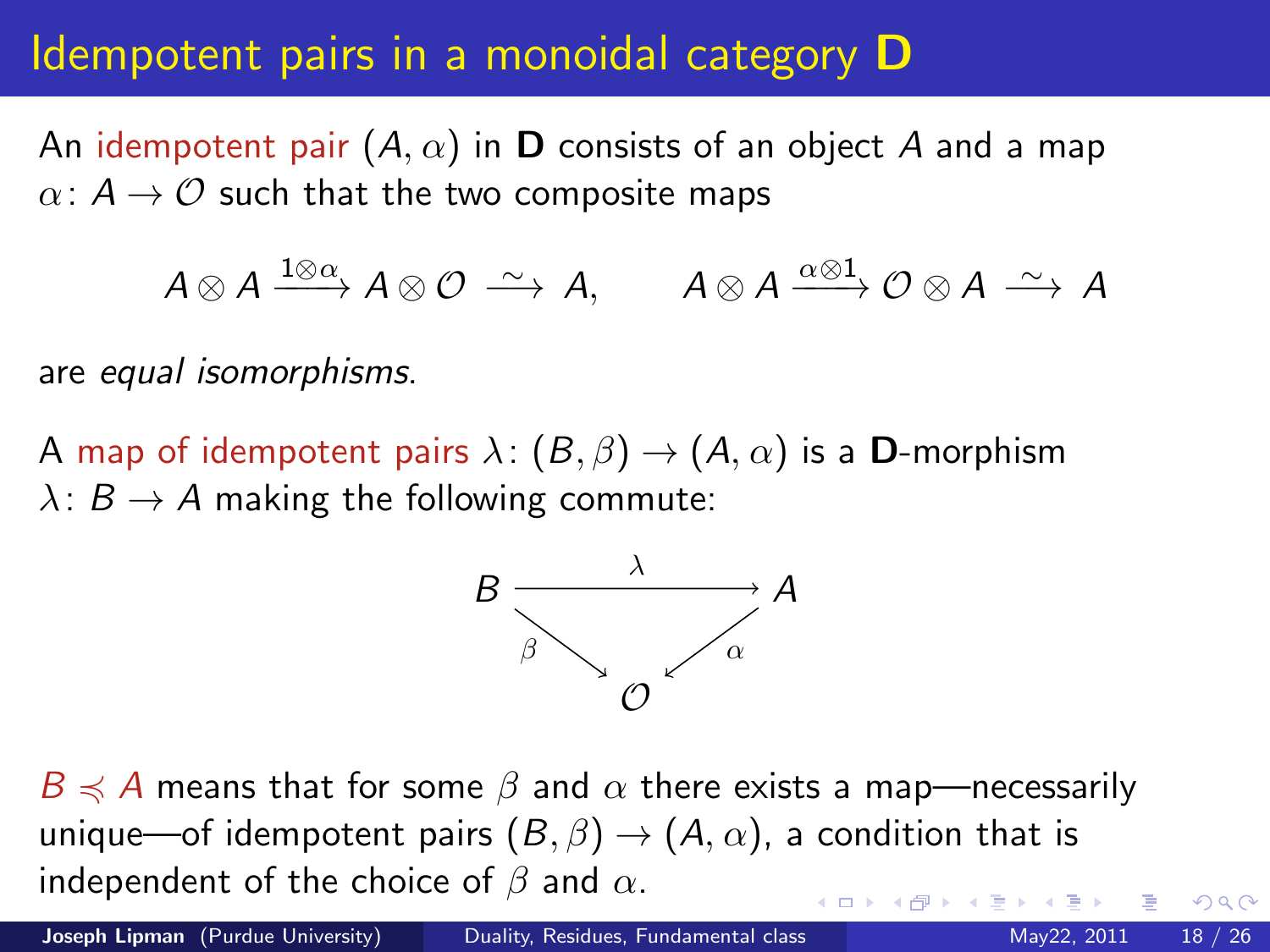# Examples of idempotent pairs

## Example (Not quite trivial.)

**D** together with the identity map of  $\mathcal{O}$  is an idempotent pair.

### Example

Let  $S$  be a ring with a topology  $\mathfrak{U}$ , and let  $\iota_\mathfrak{U}(S) \colon \mathsf{R}\Gamma_{\!\mathfrak{U}} S \to S$  as before. The pair  $(\mathsf{R}\mathsf{\Gamma}_{\mathfrak{U}}\mathsf{S},\iota_{\mathfrak{U}}(\mathsf{S}))$  is idempotent. (Needs proof)

One shows that this process gives a bijection

{topologies on  $S$ } $\leftrightarrow$ {isomorphism classes of idempotent pairs in  $\mathbf{D}(S)$ }.

If  $\psi: S \to T$  is a ring-homomorphism, then (one checks) the derived extension-of-scalars functor  $\psi$ \*:  $D(R) \rightarrow D(S)$  takes idempotent pairs in  $D(R)$  to idempotent pairs in  $D(S)$ . Moreover,

For topologies  $\mathfrak U$  on  $S$  and  $\mathfrak V$  on  $\mathcal T$ ,  $\psi$  continuous  $\Leftrightarrow \mathsf{R}\mathsf{\Gamma}_\mathfrak V\mathcal T\preccurlyeq \psi^*\mathsf{R}\mathsf{\Gamma}_\mathfrak U S.$ 

So, idempotents give a category-theoretic substitute for topologies.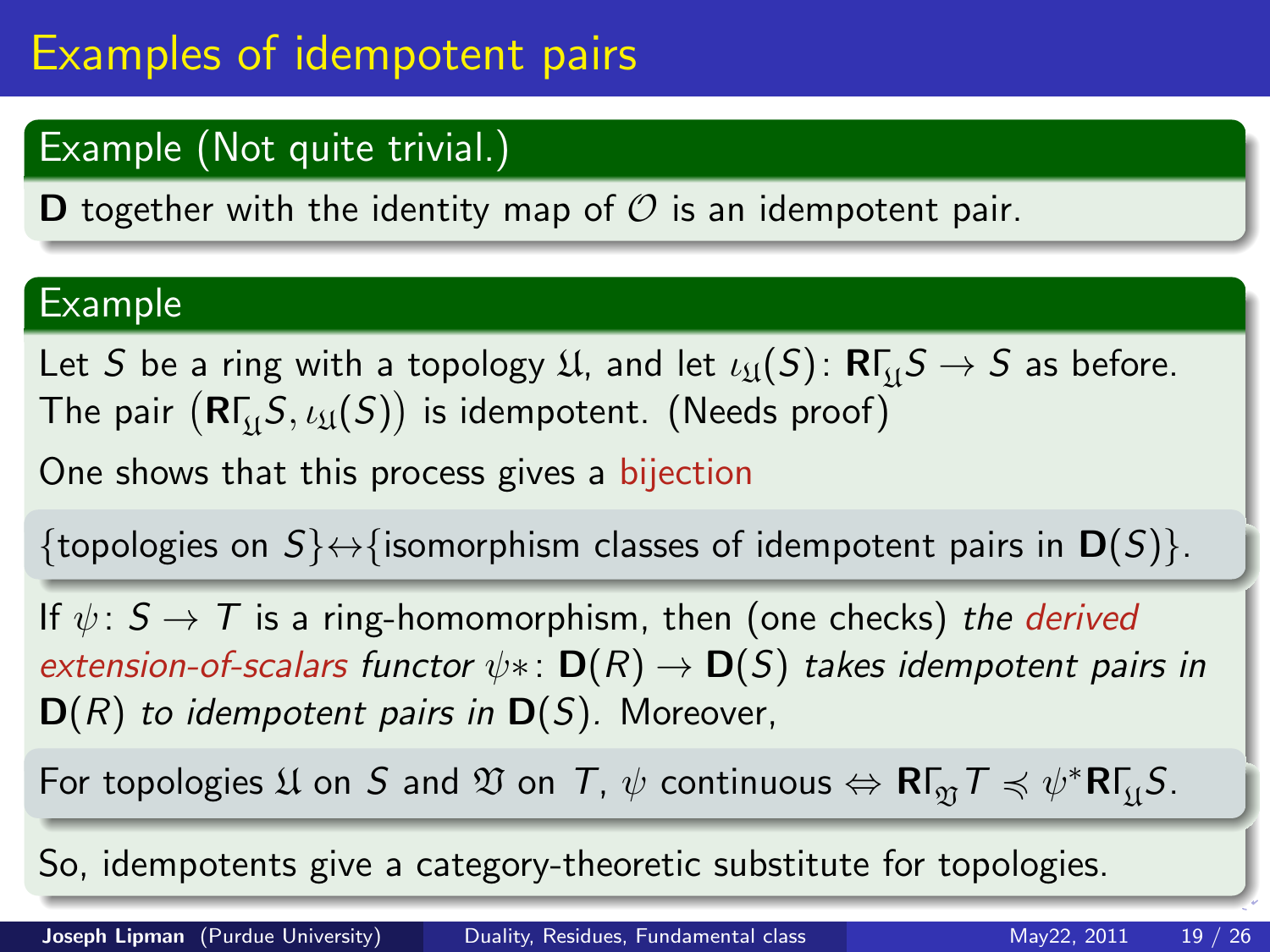Let  $(A, \alpha)$  be an idempotent pair in **D**. An  $(A, \alpha)$ -torsion object  $E \in \mathbf{D}$  is one such that the composition

$$
E\otimes A \xrightarrow{1\otimes\alpha} E\otimes\mathcal{O} \xrightarrow{\sim} E
$$

is an isomorphism.

These are the objects of a full subcategory  $\mathbf{D}_A \subset \mathbf{D}$ , actually the essential image of the functor  $-\otimes A$  (so  $\mathbf{D}_A$  doesn't depend on the choice of  $\alpha$ ).

### Example

For a topological ring  $(\mathcal{S},\mathfrak{U})$ , with  $\mathsf{D}:=\mathsf{D}(\mathcal{S})$  and  $A:=\mathsf{R}\mathsf{\Gamma}_{\mathfrak{U}}\mathcal{S}$ , it turns out that the torsion objects are those  $S$ -complexes  $E$  such that each element in each  $H^i(E)$  is annihilated by some open ideal.

 $200$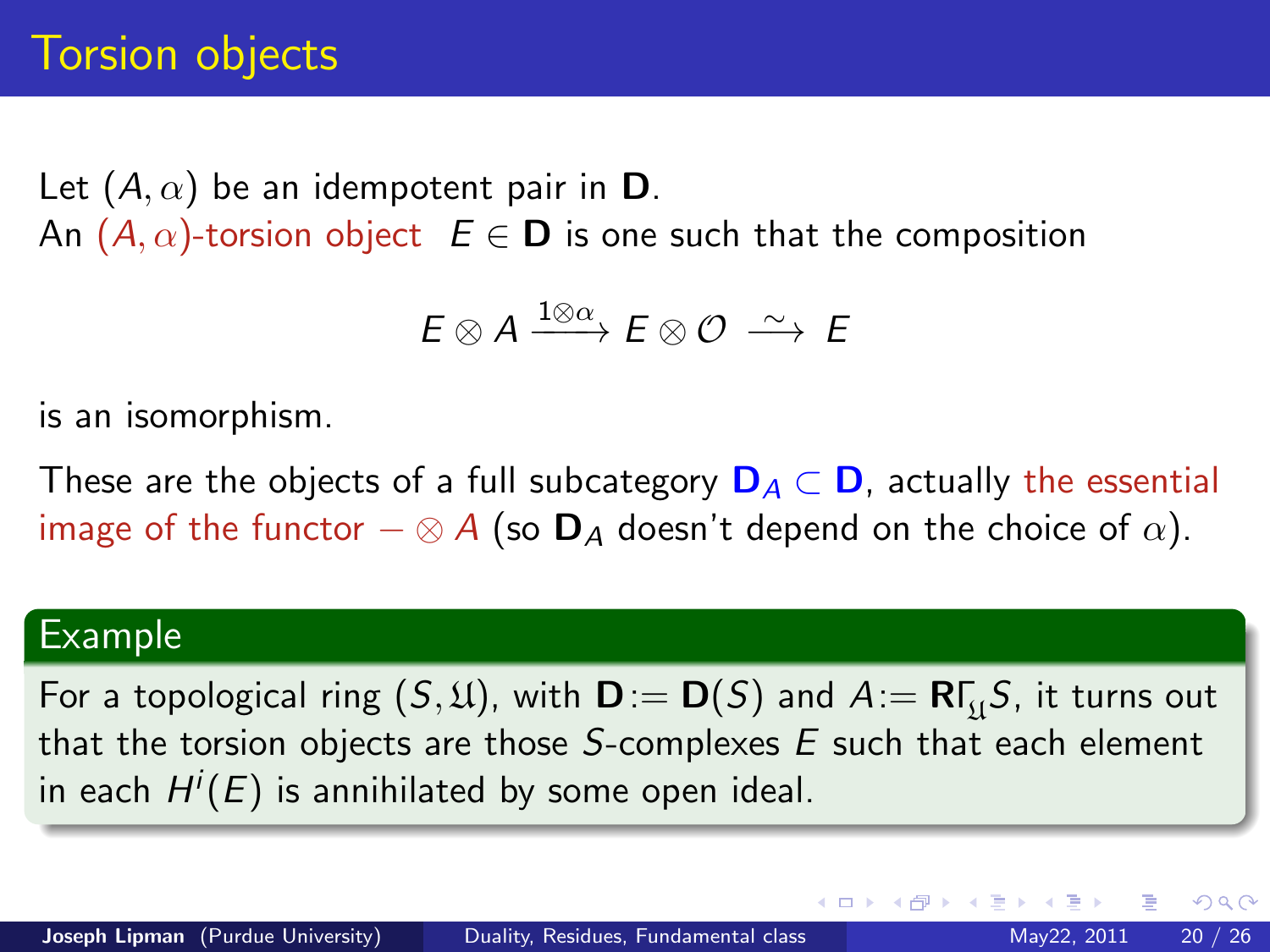## 5. Formal foundations—duality setups

Given a category  $C$ , assign—

1. To each object  $X \in \mathcal{C}$  a closed category  $\mathbf{D}_X$ , with unit object  $\mathcal{O}_X$ , together with a  $\mathbf{D}_X$ -idempotent pair  $(A_X,\alpha_\chi)$  in  $\mathbf{D}_X.$ <u>Notation</u>:  $\mathbf{D}_{\!A\chi}:= (\mathbf{D}_\mathsf{X})_{\!A\chi}$ , see above.

2. To each C-map  $\psi: X \to Y$  a functor  $\psi_*: \mathbf{D}_X \to \mathbf{D}_Y$  with monoidal structure given by

$$
\mathbf{e} = \mathbf{e}_{\psi} \colon \psi_* E \otimes \psi_* E' \to \psi_* (E \otimes E') \qquad (E, E' \in \mathbf{D}_X)
$$
  

$$
\nu_{\psi} \colon \mathcal{O}_Y \to \psi_* \mathcal{O}_X,
$$

such that:

- **•** If  $X = Y$  and  $\psi$  is the identity map then  $\psi_*$  is the identity functor.
- $\psi_*$  has a left adjoint  $\psi^*$  such that the map  $\mu_\psi\colon \psi^*\mathcal{O}_Y\to \mathcal{O}_X$ corresponding to  $\nu_{\psi}$  is an isomorphism, and such that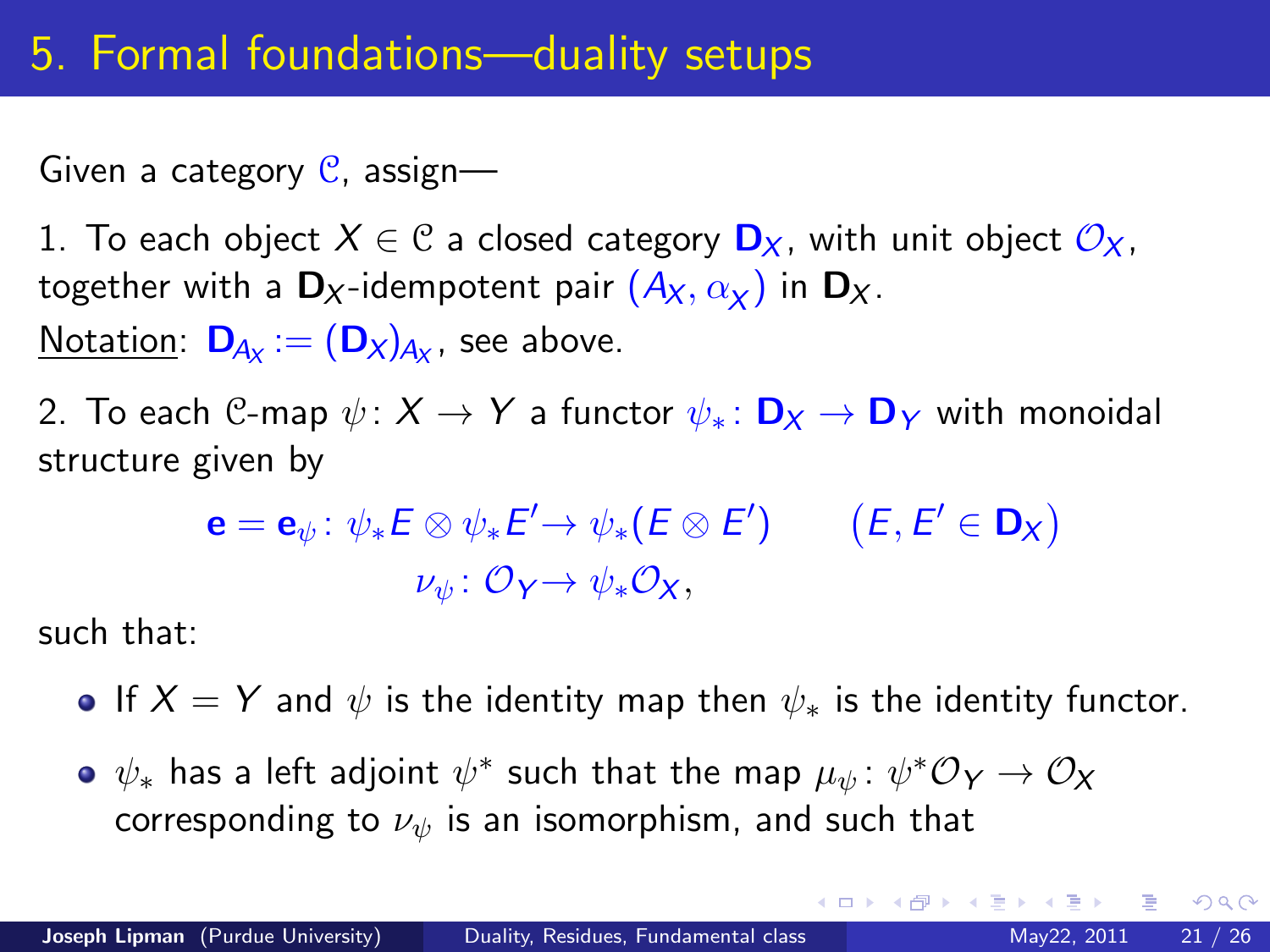• for all F,  $G \in \mathbf{D}_Y$ , the map corresponding to the natural composition  $\mathsf{F} \otimes \mathsf{G} \to \psi_*\psi^*\mathsf{F} \otimes \psi_*\psi^*\mathsf{G} \xrightarrow{\mathsf{e}} \psi_*(\psi^*\mathsf{F} \otimes \psi^*\mathsf{G})$ 

is an isomorphism

$$
\mathbf{d} = \mathbf{d}_{\psi} \colon \psi^*(F \otimes G) \stackrel{\sim}{\longrightarrow} \psi^*F \otimes \psi^*G.
$$

(Continuity)  $A_X \preccurlyeq \psi^* A_Y$ .

• For all  $E \in \mathbf{D}_X$  and  $F \in \mathbf{D}_Y$  the composite projection map

$$
\mathbf{p}_1: \psi_* E \otimes F \xrightarrow{\text{natural}} \psi_* E \otimes \psi_* \psi^* F \xrightarrow{\mathbf{e}} \psi_* (E \otimes \psi^* F)
$$

is an isomorphism.

The functor  $\psi_*(- \otimes A_X) \colon \mathsf{D}_X \to \mathsf{D}_Y$  has a right adjoint  $\psi^\#$ . So there is an abstract local duality isomorphism  $\mathsf{Hom}_{\mathsf{D}_\mathsf{Y}}(\psi_*(E \otimes \mathsf{A}_\mathsf{X}), F) \, \xrightarrow{\sim} \, \mathsf{Hom}_{\mathsf{D}_\mathsf{X}}(E, \psi^\# F) \qquad (E \in \mathsf{D}_\mathsf{X}, \ F \in \mathsf{D}_\mathsf{Y}).$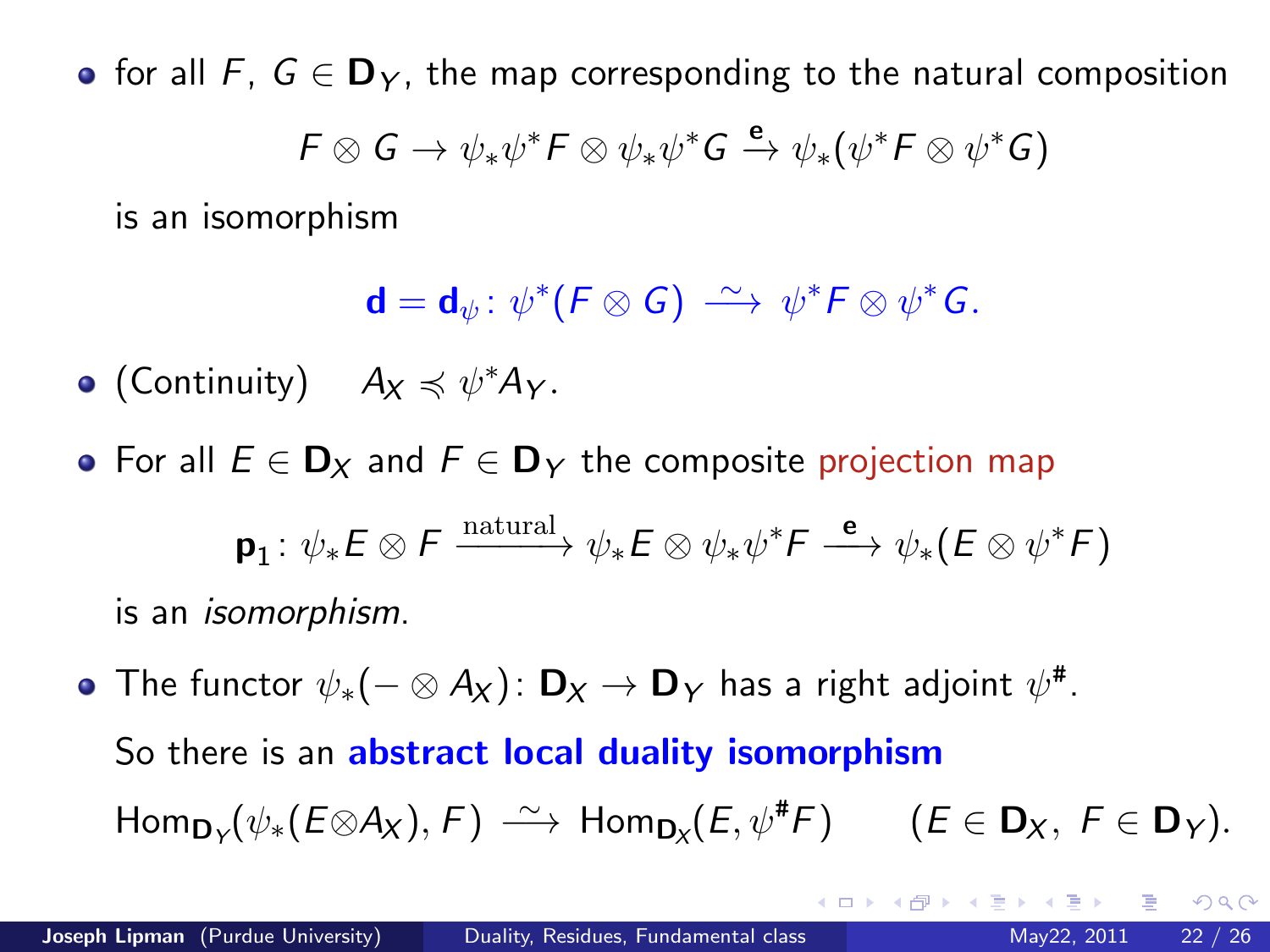3. (Monoidal pseudofunctoriality) To each pair of C-maps  $X\stackrel{\psi}{\to} Y\stackrel{\varphi}{\to} Z$ an isomorphism of monoidal functors

$$
(\varphi\psi)_*\;\overset{\sim}{\longrightarrow}\;\varphi_*\psi_*,
$$

associative (up to isomorphism) vis-à-vis  $X\stackrel{\psi}{\to} Y\stackrel{\varphi}{\to} Z\stackrel{\chi}{\to} W,$ and compatible in a natural way with the monoidal structure on the Ds.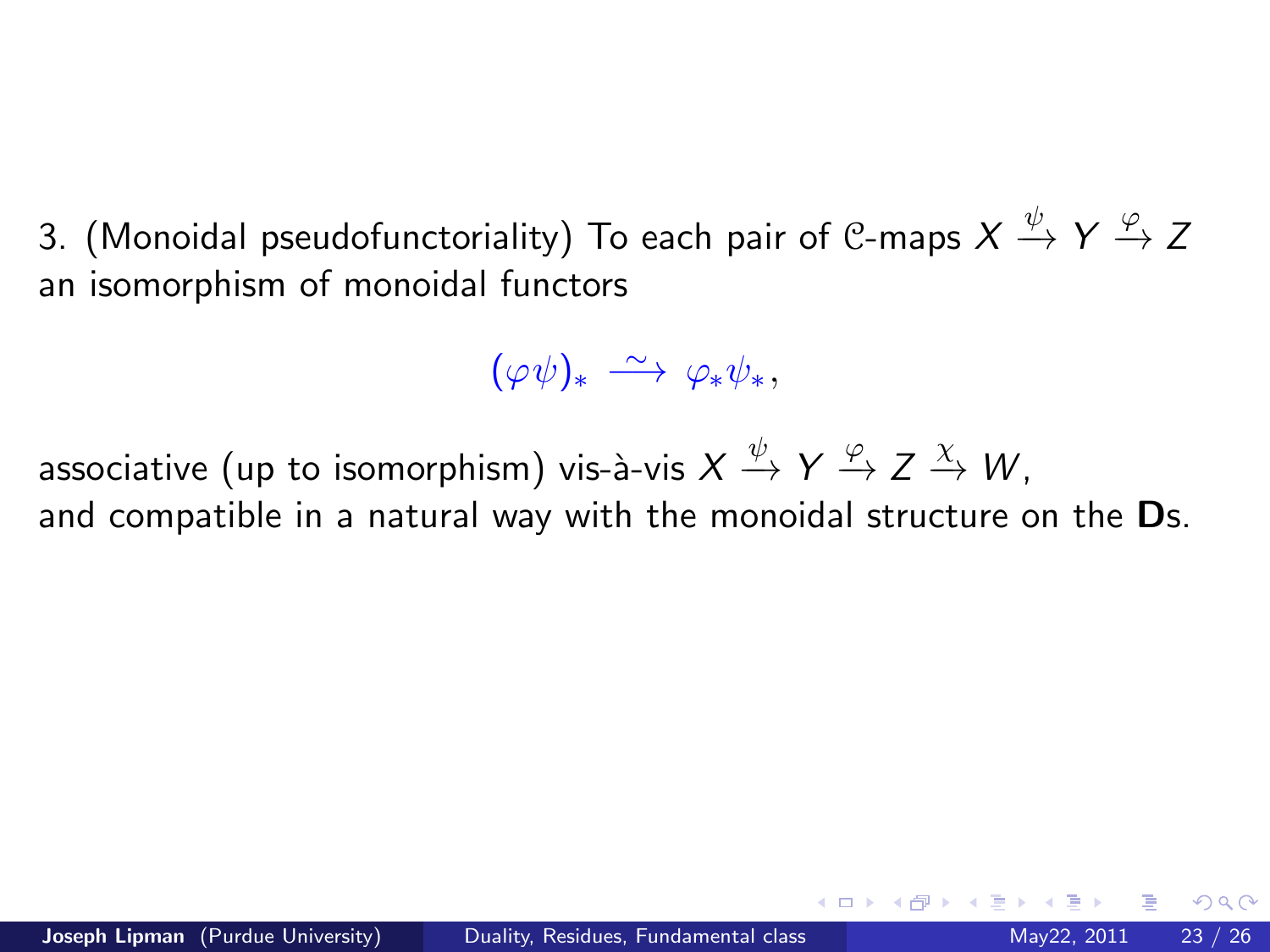## Example (Affine example)

 $C =$  the category *opposite to* that of topological rings.

- $A_{(S,\mathfrak{U})} = \mathbf{D}(S).$
- $\psi_*$  = restriction of scalars.
- $\psi^*$  := derived extension of scalars.
- $\psi^\texttt{\texttt{\#}}:=$  as in discussion of local duality.

## Example (Formal schemes)

The affine example can be generalized to formal schemes  $X$ , the topology  $\mathcal{U}$  being replaced by a set  $Z \subset X$  closed under specialization, i.e., a union of closed subsets.

The existence of  $\psi^\texttt{\#}$  is provided by a version of Grothendieck Duality which holds on formal schemes. [See Contemporary Math. 244 (1999).]

4 D F → 何 ▶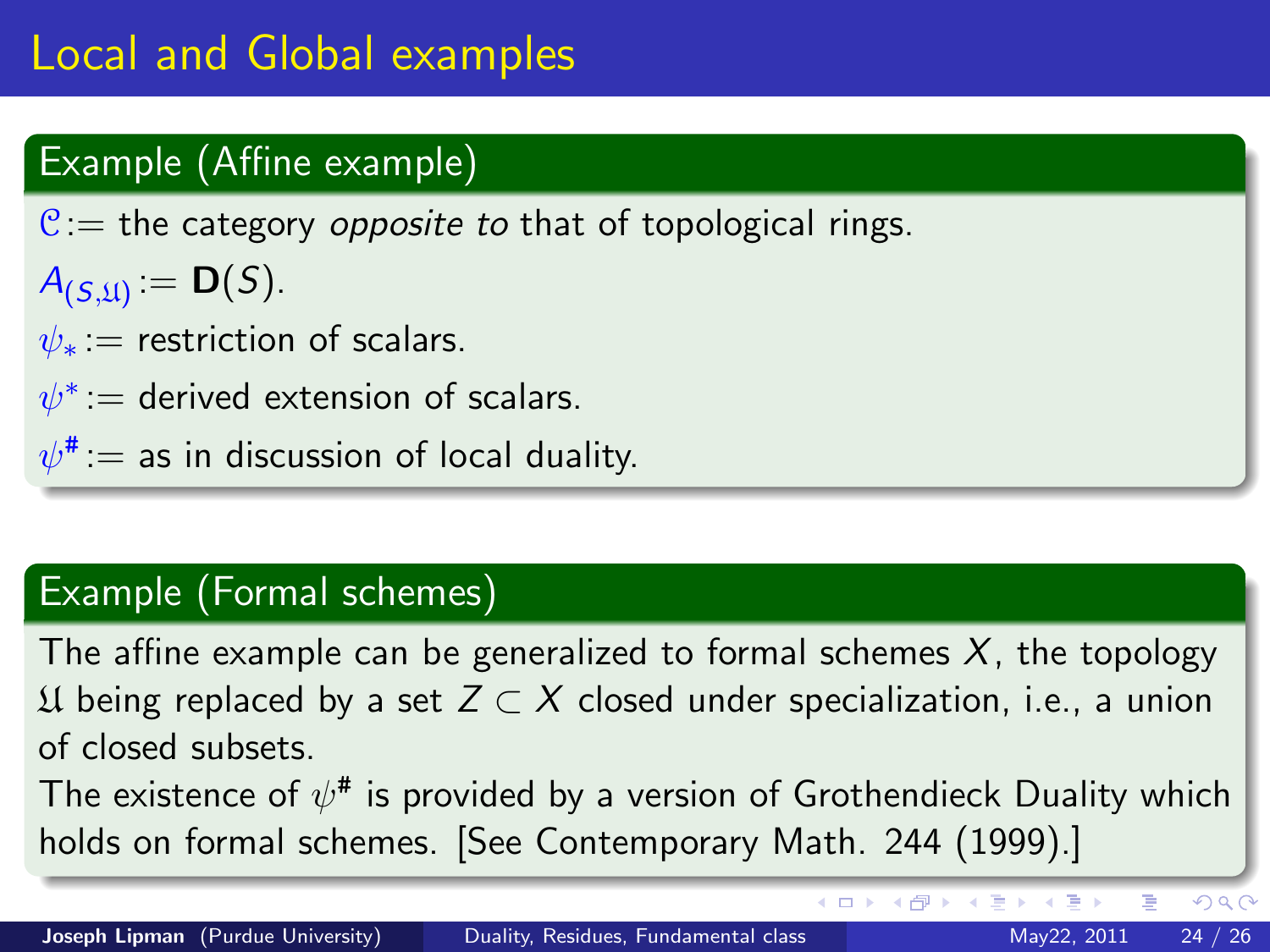The "duality setup" formalism is very rich in consequences. It is the foundation on which duality theory, with "supports," can be erected.

In particular, it does enable a common definition (not given in this talk) for local residues and global integrals, that presumably opens the way to a satisfying proof (yet to be completed) of a general Residue Theorem.